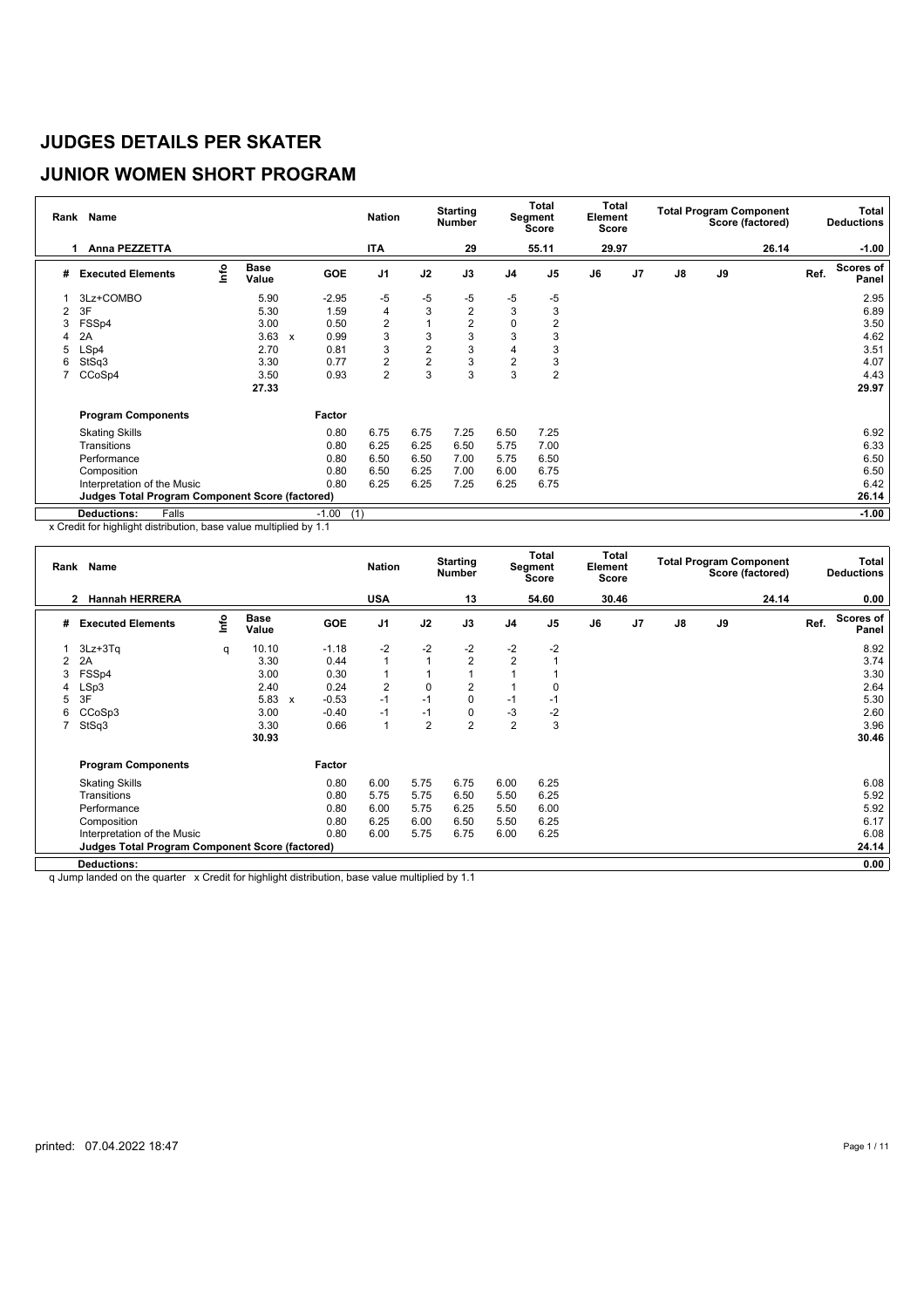# **JUNIOR WOMEN SHORT PROGRAM**

|                | Rank Name                                       |         |                      |              |                | <b>Nation</b>  |                | <b>Starting</b><br><b>Number</b> |                | <b>Total</b><br>Segment<br><b>Score</b> | Total<br>Element<br>Score |    |               |    | <b>Total Program Component</b><br>Score (factored) |      | Total<br><b>Deductions</b> |
|----------------|-------------------------------------------------|---------|----------------------|--------------|----------------|----------------|----------------|----------------------------------|----------------|-----------------------------------------|---------------------------|----|---------------|----|----------------------------------------------------|------|----------------------------|
|                | <b>Azusa TANAKA</b><br>3                        |         |                      |              |                | <b>JPN</b>     |                | 21                               |                | 51.35                                   | 25.67                     |    |               |    | 26.68                                              |      | $-1.00$                    |
| #              | <b>Executed Elements</b>                        | lnfo    | <b>Base</b><br>Value |              | <b>GOE</b>     | J <sub>1</sub> | J2             | J3                               | J <sub>4</sub> | J <sub>5</sub>                          | J6                        | J7 | $\mathsf{J}8$ | J9 |                                                    | Ref. | <b>Scores of</b><br>Panel  |
|                | 3Lzq+COMBO                                      | q       | 5.90                 |              | $-2.95$        | $-5$           | $-5$           | $-5$                             | -5             | -5                                      |                           |    |               |    |                                                    |      | 2.95                       |
| $\overline{2}$ | 2A                                              |         | 3.30                 |              | 0.66           | $\overline{2}$ | $\overline{2}$ | $\overline{2}$                   | 3              | $\overline{2}$                          |                           |    |               |    |                                                    |      | 3.96                       |
| 3              | LSp3                                            |         | 2.40                 |              | 0.64           | 3              | $\overline{2}$ | 3                                | 3              | 2                                       |                           |    |               |    |                                                    |      | 3.04                       |
| 4              | $3F$ $<$                                        | $\prec$ | 4.66                 | $\mathbf{x}$ | $-1.13$        | $-2$           | $-3$           | $-5$                             | $-3$           | $-2$                                    |                           |    |               |    |                                                    |      | 3.53                       |
| 5              | StSq3                                           |         | 3.30                 |              | 0.99           | 3              | 3              | 3                                | $\overline{2}$ | 3                                       |                           |    |               |    |                                                    |      | 4.29                       |
| 6              | FSSp4                                           |         | 3.00                 |              | 0.70           | 3              | 3              |                                  | $\overline{2}$ | $\overline{2}$                          |                           |    |               |    |                                                    |      | 3.70                       |
|                | CCoSp4                                          |         | 3.50                 |              | 0.70           | $\overline{2}$ | $\overline{2}$ | 3                                | $\overline{c}$ |                                         |                           |    |               |    |                                                    |      | 4.20                       |
|                |                                                 |         | 26.06                |              |                |                |                |                                  |                |                                         |                           |    |               |    |                                                    |      | 25.67                      |
|                | <b>Program Components</b>                       |         |                      |              | Factor         |                |                |                                  |                |                                         |                           |    |               |    |                                                    |      |                            |
|                | <b>Skating Skills</b>                           |         |                      |              | 0.80           | 7.25           | 7.50           | 6.75                             | 6.75           | 6.50                                    |                           |    |               |    |                                                    |      | 6.92                       |
|                | Transitions                                     |         |                      |              | 0.80           | 7.00           | 7.00           | 6.25                             | 6.00           | 6.00                                    |                           |    |               |    |                                                    |      | 6.42                       |
|                | Performance                                     |         |                      |              | 0.80           | 7.25           | 7.25           | 6.50                             | 5.75           | 6.25                                    |                           |    |               |    |                                                    |      | 6.67                       |
|                | Composition                                     |         |                      |              | 0.80           | 7.25           | 7.25           | 6.75                             | 6.00           | 6.25                                    |                           |    |               |    |                                                    |      | 6.75                       |
|                | Interpretation of the Music                     |         |                      |              | 0.80           | 7.25           | 7.00           | 6.50                             | 6.25           | 6.00                                    |                           |    |               |    |                                                    |      | 6.58                       |
|                | Judges Total Program Component Score (factored) |         |                      |              |                |                |                |                                  |                |                                         |                           |    |               |    |                                                    |      | 26.68                      |
|                | Falls<br><b>Deductions:</b>                     |         |                      |              | $-1.00$<br>(1) |                |                |                                  |                |                                         |                           |    |               |    |                                                    |      | $-1.00$                    |

q Jump landed on the quarter x Credit for highlight distribution, base value multiplied by 1.1 < Under-rotated jump ! Not clear edge

|   | Rank Name                                              |         |                      |              |                | <b>Nation</b>  |                | <b>Starting</b><br><b>Number</b> |                | Total<br>Segment<br><b>Score</b> | Total<br>Element<br><b>Score</b> |    |               |    | <b>Total Program Component</b><br>Score (factored) |      | Total<br><b>Deductions</b> |
|---|--------------------------------------------------------|---------|----------------------|--------------|----------------|----------------|----------------|----------------------------------|----------------|----------------------------------|----------------------------------|----|---------------|----|----------------------------------------------------|------|----------------------------|
|   | <b>Sara FRANZI</b><br>4                                |         |                      |              |                | SUI            |                | 27                               |                | 50.76                            | 27.36                            |    |               |    | 24.40                                              |      | $-1.00$                    |
| # | <b>Executed Elements</b>                               | lnfo    | <b>Base</b><br>Value |              | GOE            | J <sub>1</sub> | J2             | J3                               | J <sub>4</sub> | J <sub>5</sub>                   | J6                               | J7 | $\mathsf{J}8$ | J9 |                                                    | Ref. | Scores of<br>Panel         |
|   | $3Lz + 3T$                                             |         | 10.10                |              | $-1.97$        | -3             | -4             | -4                               | -3             | -3                               |                                  |    |               |    |                                                    |      | 8.13                       |
| 2 | 2A                                                     |         | 3.30                 |              | 0.11           | $\mathbf{1}$   | 0              | 0                                | 0              |                                  |                                  |    |               |    |                                                    |      | 3.41                       |
| 3 | StSq2                                                  |         | 2.60                 |              | 0.52           | $\overline{2}$ | $\overline{2}$ | 3                                | $\overline{2}$ | 2                                |                                  |    |               |    |                                                    |      | 3.12                       |
| 4 | FSSp4                                                  |         | 3.00                 |              | 0.20           | $\mathbf{1}$   | $\pmb{0}$      |                                  | $-1$           |                                  |                                  |    |               |    |                                                    |      | 3.20                       |
| 5 | 3F <sub>5</sub>                                        | $\,<\,$ | 4.66                 | $\mathbf{x}$ | $-2.12$        | -5             | $-5$           | $-5$                             | $-5$           | $-5$                             |                                  |    |               |    |                                                    |      | 2.54                       |
| 6 | CCoSp4                                                 |         | 3.50                 |              | 0.58           | $\overline{2}$ |                | 3                                |                | $\overline{2}$                   |                                  |    |               |    |                                                    |      | 4.08                       |
|   | LSp3                                                   |         | 2.40                 |              | 0.48           | $\overline{c}$ | $\overline{2}$ | $\overline{2}$                   | 3              | $\overline{2}$                   |                                  |    |               |    |                                                    |      | 2.88                       |
|   |                                                        |         | 29.56                |              |                |                |                |                                  |                |                                  |                                  |    |               |    |                                                    |      | 27.36                      |
|   | <b>Program Components</b>                              |         |                      |              | Factor         |                |                |                                  |                |                                  |                                  |    |               |    |                                                    |      |                            |
|   | <b>Skating Skills</b>                                  |         |                      |              | 0.80           | 6.25           | 6.00           | 6.00                             | 6.25           | 6.75                             |                                  |    |               |    |                                                    |      | 6.17                       |
|   | Transitions                                            |         |                      |              | 0.80           | 5.75           | 5.75           | 6.00                             | 5.75           | 6.25                             |                                  |    |               |    |                                                    |      | 5.83                       |
|   | Performance                                            |         |                      |              | 0.80           | 6.00           | 5.75           | 6.25                             | 6.00           | 6.75                             |                                  |    |               |    |                                                    |      | 6.08                       |
|   | Composition                                            |         |                      |              | 0.80           | 6.00           | 6.00           | 6.50                             | 5.75           | 6.75                             |                                  |    |               |    |                                                    |      | 6.17                       |
|   | Interpretation of the Music                            |         |                      |              | 0.80           | 6.25           | 5.75           | 6.50                             | 6.00           | 7.00                             |                                  |    |               |    |                                                    |      | 6.25                       |
|   | <b>Judges Total Program Component Score (factored)</b> |         |                      |              |                |                |                |                                  |                |                                  |                                  |    |               |    |                                                    |      | 24.40                      |
|   | Falls<br><b>Deductions:</b>                            |         |                      |              | $-1.00$<br>(1) |                |                |                                  |                |                                  |                                  |    |               |    |                                                    |      | $-1.00$                    |

x Credit for highlight distribution, base value multiplied by 1.1 < Under-rotated jump ! Not clear edge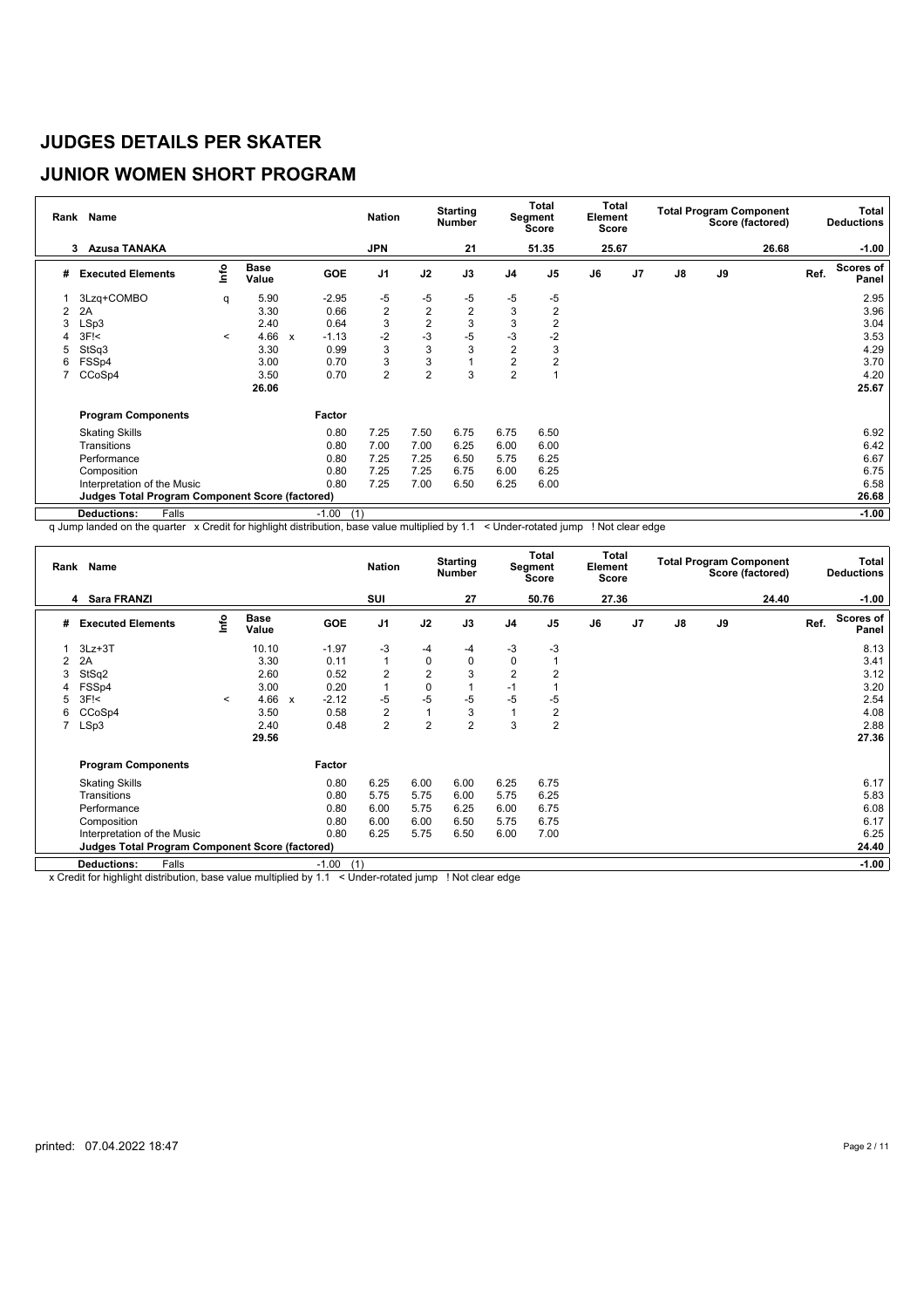# **JUNIOR WOMEN SHORT PROGRAM**

|   | Rank Name                                              |                           |                      |              |            | <b>Nation</b>           |                | <b>Starting</b><br><b>Number</b> |                | <b>Total</b><br>Segment<br><b>Score</b> | Total<br>Element<br>Score |    |               |    | <b>Total Program Component</b><br>Score (factored) |      | Total<br><b>Deductions</b> |
|---|--------------------------------------------------------|---------------------------|----------------------|--------------|------------|-------------------------|----------------|----------------------------------|----------------|-----------------------------------------|---------------------------|----|---------------|----|----------------------------------------------------|------|----------------------------|
|   | <b>Abbie BALTZER</b><br>5                              |                           |                      |              |            | CAN                     |                | 8                                |                | 49.88                                   | 27.26                     |    |               |    | 22.62                                              |      | 0.00                       |
| # | <b>Executed Elements</b>                               | $\mathsf{Int}^\mathsf{o}$ | <b>Base</b><br>Value |              | <b>GOE</b> | J <sub>1</sub>          | J2             | J3                               | J <sub>4</sub> | J <sub>5</sub>                          | J6                        | J7 | $\mathsf{J}8$ | J9 |                                                    | Ref. | Scores of<br>Panel         |
|   | $3Lo+2T$                                               |                           | 6.20                 |              | 0.82       | $\overline{\mathbf{c}}$ | $\mathbf{1}$   |                                  | 2              | 2                                       |                           |    |               |    |                                                    |      | 7.02                       |
| 2 | 3Feq                                                   | e                         | 4.24                 |              | $-1.98$    | $\mathbf 0$             | $-5$           | $-5$                             | -4             | $-5$                                    |                           |    |               |    |                                                    |      | 2.26                       |
| 3 | LSp4                                                   |                           | 2.70                 |              | 0.54       | $\overline{2}$          | $\overline{2}$ |                                  | $\overline{2}$ | $\overline{2}$                          |                           |    |               |    |                                                    |      | 3.24                       |
| 4 | StSq3                                                  |                           | 3.30                 |              | 0.66       | $\overline{2}$          | $\overline{2}$ |                                  | $\overline{2}$ | 3                                       |                           |    |               |    |                                                    |      | 3.96                       |
| 5 | 2A                                                     |                           | 3.63                 | $\mathbf{x}$ | $-0.33$    | $\pmb{0}$               | $-1$           | $-1$                             | $-1$           | $-1$                                    |                           |    |               |    |                                                    |      | 3.30                       |
| 6 | FSSp4                                                  |                           | 3.00                 |              | 0.40       | $\overline{2}$          | $\overline{2}$ |                                  |                |                                         |                           |    |               |    |                                                    |      | 3.40                       |
|   | CCoSp4                                                 |                           | 3.50                 |              | 0.58       | $\overline{2}$          | $\overline{2}$ |                                  | $\overline{2}$ |                                         |                           |    |               |    |                                                    |      | 4.08                       |
|   |                                                        |                           | 26.57                |              |            |                         |                |                                  |                |                                         |                           |    |               |    |                                                    |      | 27.26                      |
|   | <b>Program Components</b>                              |                           |                      |              | Factor     |                         |                |                                  |                |                                         |                           |    |               |    |                                                    |      |                            |
|   | <b>Skating Skills</b>                                  |                           |                      |              | 0.80       | 5.75                    | 5.50           | 5.75                             | 6.00           | 6.00                                    |                           |    |               |    |                                                    |      | 5.83                       |
|   | Transitions                                            |                           |                      |              | 0.80       | 5.50                    | 5.50           | 5.25                             | 5.75           | 5.25                                    |                           |    |               |    |                                                    |      | 5.42                       |
|   | Performance                                            |                           |                      |              | 0.80       | 6.00                    | 5.75           | 5.50                             | 5.75           | 5.50                                    |                           |    |               |    |                                                    |      | 5.67                       |
|   | Composition                                            |                           |                      |              | 0.80       | 5.75                    | 5.50           | 5.50                             | 6.25           | 5.75                                    |                           |    |               |    |                                                    |      | 5.67                       |
|   | Interpretation of the Music                            |                           |                      |              | 0.80       | 6.00                    | 5.50           | 5.25                             | 6.00           | 5.50                                    |                           |    |               |    |                                                    |      | 5.67                       |
|   | <b>Judges Total Program Component Score (factored)</b> |                           |                      |              |            |                         |                |                                  |                |                                         |                           |    |               |    |                                                    |      | 22.62                      |
|   | Deductions:                                            |                           |                      |              |            |                         |                |                                  |                |                                         |                           |    |               |    |                                                    |      | 0.00                       |

e Wrong edge q Jump landed on the quarter x Credit for highlight distribution, base value multiplied by 1.1

|   | Rank Name                                              |      |                      |              |            | <b>Nation</b>  |                | <b>Starting</b><br><b>Number</b> |                | <b>Total</b><br>Segment<br><b>Score</b> | Element<br>Score | Total          |    |    | <b>Total Program Component</b><br>Score (factored) |      | Total<br><b>Deductions</b> |
|---|--------------------------------------------------------|------|----------------------|--------------|------------|----------------|----------------|----------------------------------|----------------|-----------------------------------------|------------------|----------------|----|----|----------------------------------------------------|------|----------------------------|
|   | <b>Fiona BOMBARDIER</b><br>6                           |      |                      |              |            | CAN            |                | 28                               |                | 49.79                                   | 26.31            |                |    |    | 23.48                                              |      | 0.00                       |
| # | <b>Executed Elements</b>                               | lnfo | <b>Base</b><br>Value |              | <b>GOE</b> | J <sub>1</sub> | J2             | J3                               | J <sub>4</sub> | J <sub>5</sub>                          | J6               | J <sub>7</sub> | J8 | J9 |                                                    | Ref. | <b>Scores of</b><br>Panel  |
|   | $3Lz+3T<<$                                             | <<   | 7.20                 |              | $-2.16$    | $-3$           | $-4$           | -3                               | $-4$           | $-4$                                    |                  |                |    |    |                                                    |      | 5.04                       |
| 2 | 2A                                                     |      | 3.30                 |              | 0.11       | 0              | $\overline{1}$ | 0                                | $\overline{1}$ | 0                                       |                  |                |    |    |                                                    |      | 3.41                       |
| 3 | FSSp3                                                  |      | 2.60                 |              | 0.52       | $\overline{2}$ | $\overline{2}$ | $\overline{2}$                   | $\overline{2}$ | $\overline{2}$                          |                  |                |    |    |                                                    |      | 3.12                       |
|   | 3F!                                                    |      | 5.83                 | $\mathbf{x}$ | $-0.18$    | $\mathbf 0$    |                | $-1$                             | $-1$           | 0                                       |                  |                |    |    |                                                    |      | 5.65                       |
|   | StSq2                                                  |      | 2.60                 |              | 0.43       | 1              |                | $\overline{2}$                   | $\overline{2}$ | $\overline{2}$                          |                  |                |    |    |                                                    |      | 3.03                       |
| 6 | CCoSp3                                                 |      | 3.00                 |              | 0.30       | 1              |                | 2                                | 0              |                                         |                  |                |    |    |                                                    |      | 3.30                       |
| 7 | CSp3                                                   |      | 2.30                 |              | 0.46       | $\overline{1}$ | $\overline{2}$ | 3                                | $\overline{2}$ | 2                                       |                  |                |    |    |                                                    |      | 2.76                       |
|   |                                                        |      | 26.83                |              |            |                |                |                                  |                |                                         |                  |                |    |    |                                                    |      | 26.31                      |
|   | <b>Program Components</b>                              |      |                      |              | Factor     |                |                |                                  |                |                                         |                  |                |    |    |                                                    |      |                            |
|   | <b>Skating Skills</b>                                  |      |                      |              | 0.80       | 5.75           | 6.00           | 6.75                             | 5.75           | 5.75                                    |                  |                |    |    |                                                    |      | 5.83                       |
|   | Transitions                                            |      |                      |              | 0.80       | 5.50           | 5.75           | 6.25                             | 5.50           | 5.75                                    |                  |                |    |    |                                                    |      | 5.67                       |
|   | Performance                                            |      |                      |              | 0.80       | 5.75           | 6.00           | 6.50                             | 5.75           | 6.00                                    |                  |                |    |    |                                                    |      | 5.92                       |
|   | Composition                                            |      |                      |              | 0.80       | 5.75           | 6.25           | 6.50                             | 5.75           | 5.75                                    |                  |                |    |    |                                                    |      | 5.92                       |
|   | Interpretation of the Music                            |      |                      |              | 0.80       | 5.75           | 6.25           | 6.50                             | 6.00           | 5.75                                    |                  |                |    |    |                                                    |      | 6.00                       |
|   | <b>Judges Total Program Component Score (factored)</b> |      |                      |              |            |                |                |                                  |                |                                         |                  |                |    |    |                                                    |      | 23.48                      |
|   | Deductions:                                            |      |                      |              |            |                |                |                                  |                |                                         |                  |                |    |    |                                                    |      | 0.00                       |

<< Downgraded jump x Credit for highlight distribution, base value multiplied by 1.1 ! Not clear edge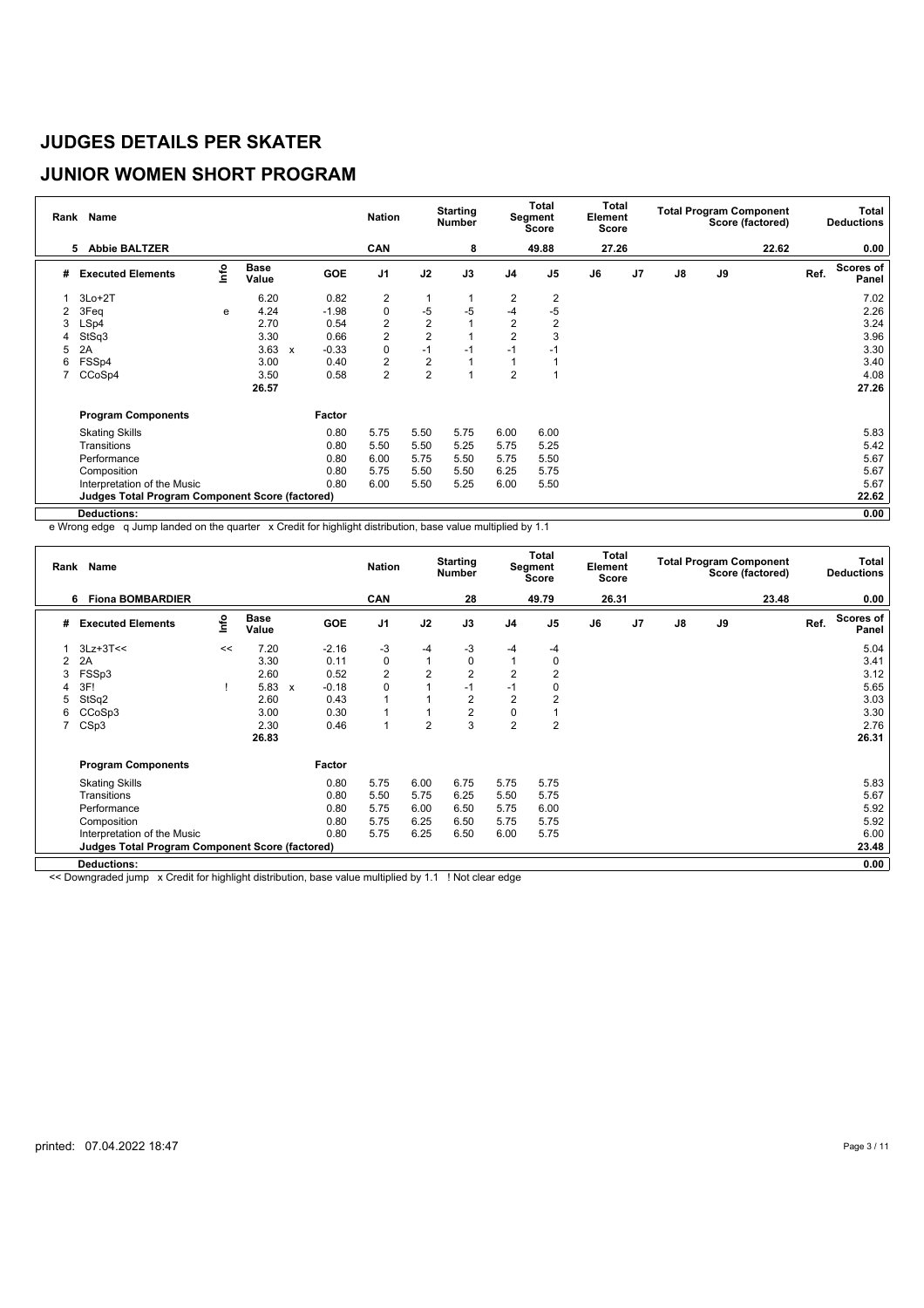## **JUNIOR WOMEN SHORT PROGRAM**

|                | Rank Name                                              |      |                      |              |            | <b>Nation</b>  |      | <b>Starting</b><br><b>Number</b> |                | Total<br>Segment<br>Score | Total<br>Element<br>Score |                |               |    | <b>Total Program Component</b><br>Score (factored) |      | Total<br><b>Deductions</b> |
|----------------|--------------------------------------------------------|------|----------------------|--------------|------------|----------------|------|----------------------------------|----------------|---------------------------|---------------------------|----------------|---------------|----|----------------------------------------------------|------|----------------------------|
|                | Angelina GRANT<br>7                                    |      |                      |              |            | CAN            |      | 25                               |                | 49.74                     | 27.20                     |                |               |    | 22.54                                              |      | 0.00                       |
| #              | <b>Executed Elements</b>                               | lnfo | <b>Base</b><br>Value |              | <b>GOE</b> | J <sub>1</sub> | J2   | J3                               | J <sub>4</sub> | J <sub>5</sub>            | J6                        | J <sub>7</sub> | $\mathsf{J}8$ | J9 |                                                    | Ref. | Scores of<br>Panel         |
|                | $3Lz + 2T$                                             |      | 7.20                 |              | 0.79       | 2              | 1    |                                  | 2              |                           |                           |                |               |    |                                                    |      | 7.99                       |
| $\overline{2}$ | 3F!q                                                   |      | 5.30                 |              | $-1.59$    | $-3$           | $-3$ | $-5$                             | $-3$           | $-3$                      |                           |                |               |    |                                                    |      | 3.71                       |
| 3              | LSp4                                                   |      | 2.70                 |              | 0.27       | $\overline{c}$ |      |                                  |                |                           |                           |                |               |    |                                                    |      | 2.97                       |
| 4              | StSq2                                                  |      | 2.60                 |              | 0.09       | $\overline{2}$ | 0    | 0                                |                |                           |                           |                |               |    |                                                    |      | 2.69                       |
| 5              | 2A                                                     |      | 3.63                 | $\mathbf{x}$ | 0.44       | $\overline{2}$ |      | $\overline{2}$                   |                |                           |                           |                |               |    |                                                    |      | 4.07                       |
| 6              | FSSp3                                                  |      | 2.60                 |              | 0.17       | $\overline{2}$ |      | 0                                | 0              |                           |                           |                |               |    |                                                    |      | 2.77                       |
|                | CCoSp3                                                 |      | 3.00                 |              | 0.00       | 1              | 0    | 0                                | $-1$           | $\mathbf 0$               |                           |                |               |    |                                                    |      | 3.00                       |
|                |                                                        |      | 27.03                |              |            |                |      |                                  |                |                           |                           |                |               |    |                                                    |      | 27.20                      |
|                | <b>Program Components</b>                              |      |                      |              | Factor     |                |      |                                  |                |                           |                           |                |               |    |                                                    |      |                            |
|                | <b>Skating Skills</b>                                  |      |                      |              | 0.80       | 6.00           | 5.50 | 5.50                             | 6.00           | 5.75                      |                           |                |               |    |                                                    |      | 5.75                       |
|                | Transitions                                            |      |                      |              | 0.80       | 5.50           | 4.75 | 4.75                             | 5.50           | 5.50                      |                           |                |               |    |                                                    |      | 5.25                       |
|                | Performance                                            |      |                      |              | 0.80       | 5.75           | 5.50 | 5.50                             | 5.75           | 6.00                      |                           |                |               |    |                                                    |      | 5.67                       |
|                | Composition                                            |      |                      |              | 0.80       | 5.75           | 5.25 | 5.50                             | 5.75           | 5.75                      |                           |                |               |    |                                                    |      | 5.67                       |
|                | Interpretation of the Music                            |      |                      |              | 0.80       | 6.00           | 5.25 | 5.50                             | 6.00           | 6.00                      |                           |                |               |    |                                                    |      | 5.83                       |
|                | <b>Judges Total Program Component Score (factored)</b> |      |                      |              |            |                |      |                                  |                |                           |                           |                |               |    |                                                    |      | 22.54                      |
|                | Deductions:                                            |      |                      |              |            |                |      |                                  |                |                           |                           |                |               |    |                                                    |      | 0.00                       |

! Not clear edge q Jump landed on the quarter x Credit for highlight distribution, base value multiplied by 1.1

|   | Rank Name                                              |         |                      |              |         | <b>Nation</b>  |                | <b>Starting</b><br>Number |                | Total<br>Segment<br>Score | Total<br>Element<br>Score |                |               |    | <b>Total Program Component</b><br>Score (factored) |      | <b>Total</b><br><b>Deductions</b> |
|---|--------------------------------------------------------|---------|----------------------|--------------|---------|----------------|----------------|---------------------------|----------------|---------------------------|---------------------------|----------------|---------------|----|----------------------------------------------------|------|-----------------------------------|
|   | Sofia FRANZI<br>8                                      |         |                      |              |         | SUI            |                | 2                         |                | 49.47                     | 26.39                     |                |               |    | 23.08                                              |      | 0.00                              |
| # | <b>Executed Elements</b>                               | ١nfo    | <b>Base</b><br>Value |              | GOE     | J <sub>1</sub> | J2             | J3                        | J <sub>4</sub> | J <sub>5</sub>            | J6                        | J <sub>7</sub> | $\mathsf{J}8$ | J9 |                                                    | Ref. | Scores of<br>Panel                |
|   | $3T+2T$                                                |         | 5.50                 |              | 0.56    |                |                | 0                         | 2              | $\overline{2}$            |                           |                |               |    |                                                    |      | 6.06                              |
|   | 2A<                                                    | $\,<\,$ | 2.64                 |              | $-0.26$ | $-1$           | 0              | $-2$                      | $-2$           | 0                         |                           |                |               |    |                                                    |      | 2.38                              |
| 3 | CCoSp4                                                 |         | 3.50                 |              | 0.82    | $\overline{2}$ | $\overline{2}$ | $\overline{2}$            | 3              | 3                         |                           |                |               |    |                                                    |      | 4.32                              |
| 4 | 2F                                                     |         | 1.98                 | $\mathbf{x}$ | 0.36    | 2              | $\overline{2}$ | $\overline{2}$            | $\overline{2}$ | $\overline{2}$            |                           |                |               |    |                                                    |      | 2.34                              |
| 5 | StSq4                                                  |         | 3.90                 |              | 0.65    | $\overline{c}$ |                | 3                         |                | $\overline{2}$            |                           |                |               |    |                                                    |      | 4.55                              |
| 6 | FSSp4                                                  |         | 3.00                 |              | 0.50    | 2              | $\overline{2}$ |                           |                | 2                         |                           |                |               |    |                                                    |      | 3.50                              |
| 7 | LSp4                                                   |         | 2.70                 |              | 0.54    | $\overline{c}$ | $\overline{2}$ |                           | $\overline{2}$ | 3                         |                           |                |               |    |                                                    |      | 3.24                              |
|   |                                                        |         | 23.22                |              |         |                |                |                           |                |                           |                           |                |               |    |                                                    |      | 26.39                             |
|   | <b>Program Components</b>                              |         |                      |              | Factor  |                |                |                           |                |                           |                           |                |               |    |                                                    |      |                                   |
|   | <b>Skating Skills</b>                                  |         |                      |              | 0.80    | 5.25           | 5.75           | 6.00                      | 5.50           | 7.00                      |                           |                |               |    |                                                    |      | 5.75                              |
|   | Transitions                                            |         |                      |              | 0.80    | 5.00           | 5.25           | 6.00                      | 5.00           | 6.75                      |                           |                |               |    |                                                    |      | 5.42                              |
|   | Performance                                            |         |                      |              | 0.80    | 5.25           | 5.75           | 6.50                      | 5.50           | 6.75                      |                           |                |               |    |                                                    |      | 5.92                              |
|   | Composition                                            |         |                      |              | 0.80    | 5.25           | 5.75           | 6.50                      | 5.75           | 7.00                      |                           |                |               |    |                                                    |      | 6.00                              |
|   | Interpretation of the Music                            |         |                      |              | 0.80    | 5.50           | 5.50           | 6.25                      | 5.50           | 6.75                      |                           |                |               |    |                                                    |      | 5.75                              |
|   | <b>Judges Total Program Component Score (factored)</b> |         |                      |              |         |                |                |                           |                |                           |                           |                |               |    |                                                    |      | 23.08                             |
|   | Deductions:                                            |         |                      |              |         |                |                |                           |                |                           |                           |                |               |    |                                                    |      | 0.00                              |

< Under-rotated jump x Credit for highlight distribution, base value multiplied by 1.1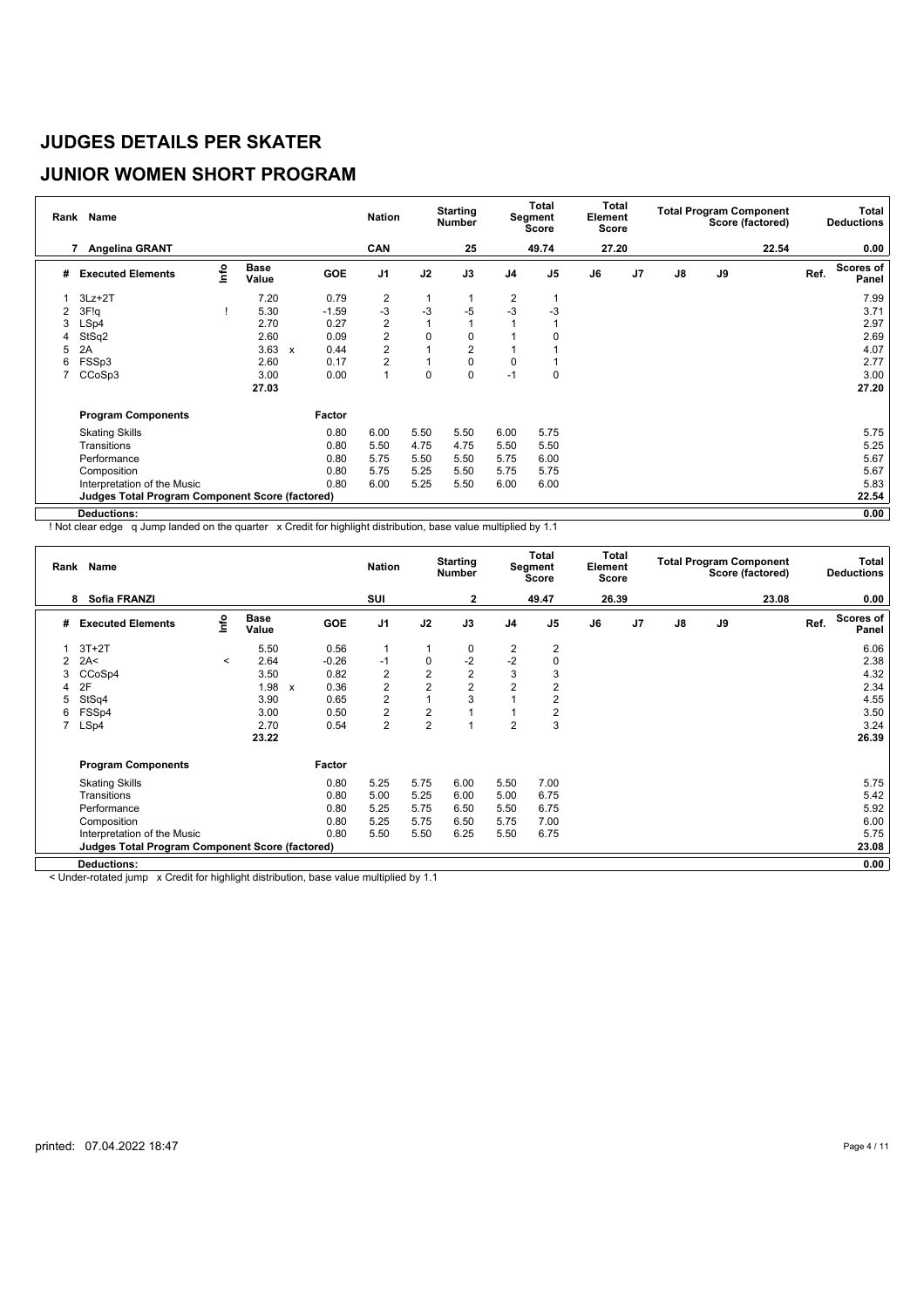# **JUNIOR WOMEN SHORT PROGRAM**

|   | Rank Name                                       |      |                      |              |                | <b>Nation</b>  |                | <b>Starting</b><br><b>Number</b> |                | <b>Total</b><br>Segment<br>Score | Total<br>Element<br>Score |    |               |    | <b>Total Program Component</b><br>Score (factored) |      | Total<br><b>Deductions</b> |
|---|-------------------------------------------------|------|----------------------|--------------|----------------|----------------|----------------|----------------------------------|----------------|----------------------------------|---------------------------|----|---------------|----|----------------------------------------------------|------|----------------------------|
|   | <b>Barbora VRANKOVA</b><br>9                    |      |                      |              |                | <b>CZE</b>     |                | 30                               |                | 49.11                            | 25.71                     |    |               |    | 24.40                                              |      | $-1.00$                    |
| # | <b>Executed Elements</b>                        | Info | <b>Base</b><br>Value |              | <b>GOE</b>     | J <sub>1</sub> | J2             | J3                               | J <sub>4</sub> | J <sub>5</sub>                   | J6                        | J7 | $\mathsf{J}8$ | J9 |                                                    | Ref. | <b>Scores of</b><br>Panel  |
|   | 3Tq+COMBO                                       | q    | 4.20                 |              | $-2.10$        | $-5$           | $-5$           | $-5$                             | $-5$           | -5                               |                           |    |               |    |                                                    |      | 2.10                       |
| 2 | 3F!q                                            |      | 5.30                 |              | $-1.94$        | -4             | $-2$           | $-5$                             | $-3$           | -4                               |                           |    |               |    |                                                    |      | 3.36                       |
| 3 | FSS <sub>p4</sub>                               |      | 3.00                 |              | 0.60           | $\overline{2}$ | $\overline{2}$ | $\overline{2}$                   |                | $\overline{2}$                   |                           |    |               |    |                                                    |      | 3.60                       |
| 4 | 2A                                              |      | 3.63                 | $\mathbf{x}$ | 0.99           | 3              | 3              | $\overline{2}$                   | 3              | 3                                |                           |    |               |    |                                                    |      | 4.62                       |
| 5 | StSq4                                           |      | 3.90                 |              | 0.78           | $\overline{2}$ | 3              | $\overline{2}$                   | $\overline{2}$ | $\overline{2}$                   |                           |    |               |    |                                                    |      | 4.68                       |
| 6 | LSp4                                            |      | 2.70                 |              | 0.45           | $\overline{2}$ | $\overline{2}$ | $\overline{2}$                   |                |                                  |                           |    |               |    |                                                    |      | 3.15                       |
|   | CCoSp4                                          |      | 3.50                 |              | 0.70           | $\overline{2}$ | $\overline{2}$ | 3                                | $\mathbf 0$    | $\overline{2}$                   |                           |    |               |    |                                                    |      | 4.20                       |
|   |                                                 |      | 26.23                |              |                |                |                |                                  |                |                                  |                           |    |               |    |                                                    |      | 25.71                      |
|   | <b>Program Components</b>                       |      |                      |              | Factor         |                |                |                                  |                |                                  |                           |    |               |    |                                                    |      |                            |
|   | <b>Skating Skills</b>                           |      |                      |              | 0.80           | 6.50           | 6.50           | 5.50                             | 5.00           | 6.00                             |                           |    |               |    |                                                    |      | 6.00                       |
|   | Transitions                                     |      |                      |              | 0.80           | 6.50           | 6.25           | 5.50                             | 4.50           | 5.50                             |                           |    |               |    |                                                    |      | 5.75                       |
|   | Performance                                     |      |                      |              | 0.80           | 6.75           | 6.50           | 6.00                             | 4.75           | 6.25                             |                           |    |               |    |                                                    |      | 6.25                       |
|   | Composition                                     |      |                      |              | 0.80           | 6.50           | 6.50           | 6.00                             | 4.75           | 6.00                             |                           |    |               |    |                                                    |      | 6.17                       |
|   | Interpretation of the Music                     |      |                      |              | 0.80           | 6.50           | 6.50           | 6.25                             | 5.00           | 6.25                             |                           |    |               |    |                                                    |      | 6.33                       |
|   | Judges Total Program Component Score (factored) |      |                      |              |                |                |                |                                  |                |                                  |                           |    |               |    |                                                    |      | 24.40                      |
|   | Falls<br><b>Deductions:</b>                     |      |                      |              | $-1.00$<br>(1) |                |                |                                  |                |                                  |                           |    |               |    |                                                    |      | $-1.00$                    |

q Jump landed on the quarter ! Not clear edge x Credit for highlight distribution, base value multiplied by 1.1

|    | Rank Name                                              |      |                      |                           |         | <b>Nation</b>  |                | <b>Starting</b><br><b>Number</b> |                | Total<br>Segment<br><b>Score</b> | Total<br>Element<br><b>Score</b> |    |               |    | <b>Total Program Component</b><br>Score (factored) |      | Total<br><b>Deductions</b> |
|----|--------------------------------------------------------|------|----------------------|---------------------------|---------|----------------|----------------|----------------------------------|----------------|----------------------------------|----------------------------------|----|---------------|----|----------------------------------------------------|------|----------------------------|
| 10 | <b>Ida Eline VAMNES</b>                                |      |                      |                           |         | <b>NOR</b>     |                | 6                                |                | 48.23                            | 26.37                            |    |               |    | 21.86                                              |      | 0.00                       |
| #  | <b>Executed Elements</b>                               | lnfo | <b>Base</b><br>Value |                           | GOE     | J <sub>1</sub> | J2             | J3                               | J <sub>4</sub> | J <sub>5</sub>                   | J6                               | J7 | $\mathsf{J}8$ | J9 |                                                    | Ref. | <b>Scores of</b><br>Panel  |
|    | $3Lz!+2T$                                              |      | 7.20                 |                           | $-0.39$ | $-1$           | 0              | $-1$                             | $-2$           | 0                                |                                  |    |               |    |                                                    |      | 6.81                       |
| 2  | 3F                                                     |      | 5.30                 |                           | $-0.71$ | $-1$           | $\mathbf 0$    | $-1$                             | $-2$           | $-2$                             |                                  |    |               |    |                                                    |      | 4.59                       |
| 3  | CS <sub>p4</sub>                                       |      | 2.60                 |                           | 0.26    | $\mathbf{1}$   | $\mathbf 0$    | $\overline{2}$                   |                |                                  |                                  |    |               |    |                                                    |      | 2.86                       |
| 4  | FSSp4                                                  |      | 3.00                 |                           | 0.50    | $\overline{2}$ | $\overline{2}$ |                                  |                | 2                                |                                  |    |               |    |                                                    |      | 3.50                       |
| 5  | 2Aq                                                    | q    | 3.63                 | $\boldsymbol{\mathsf{x}}$ | $-1.65$ | $-5$           | $-5$           | $-5$                             | $-5$           | $-5$                             |                                  |    |               |    |                                                    |      | 1.98                       |
| 6  | StSq3                                                  |      | 3.30                 |                           | 0.33    | $\mathbf{1}$   | $\mathbf{1}$   | 2                                |                |                                  |                                  |    |               |    |                                                    |      | 3.63                       |
|    | CCoSp3                                                 |      | 3.00                 |                           | 0.00    | $\mathbf 0$    | $\mathbf 0$    | $\mathbf 0$                      | $-2$           |                                  |                                  |    |               |    |                                                    |      | 3.00                       |
|    |                                                        |      | 28.03                |                           |         |                |                |                                  |                |                                  |                                  |    |               |    |                                                    |      | 26.37                      |
|    | <b>Program Components</b>                              |      |                      |                           | Factor  |                |                |                                  |                |                                  |                                  |    |               |    |                                                    |      |                            |
|    | <b>Skating Skills</b>                                  |      |                      |                           | 0.80    | 5.50           | 5.75           | 6.00                             | 5.25           | 6.00                             |                                  |    |               |    |                                                    |      | 5.75                       |
|    | Transitions                                            |      |                      |                           | 0.80    | 5.25           | 5.50           | 5.25                             | 4.75           | 5.50                             |                                  |    |               |    |                                                    |      | 5.33                       |
|    | Performance                                            |      |                      |                           | 0.80    | 5.50           | 5.50           | 6.00                             | 4.75           | 5.25                             |                                  |    |               |    |                                                    |      | 5.42                       |
|    | Composition                                            |      |                      |                           | 0.80    | 5.25           | 5.75           | 5.75                             | 5.00           | 5.50                             |                                  |    |               |    |                                                    |      | 5.50                       |
|    | Interpretation of the Music                            |      |                      |                           | 0.80    | 5.25           | 5.25           | 5.75                             | 4.75           | 5.50                             |                                  |    |               |    |                                                    |      | 5.33                       |
|    | <b>Judges Total Program Component Score (factored)</b> |      |                      |                           |         |                |                |                                  |                |                                  |                                  |    |               |    |                                                    |      | 21.86                      |
|    | Deductions:                                            |      |                      |                           |         |                |                |                                  |                |                                  |                                  |    |               |    |                                                    |      | 0.00                       |

! Not clear edge x Credit for highlight distribution, base value multiplied by 1.1 q Jump landed on the quarter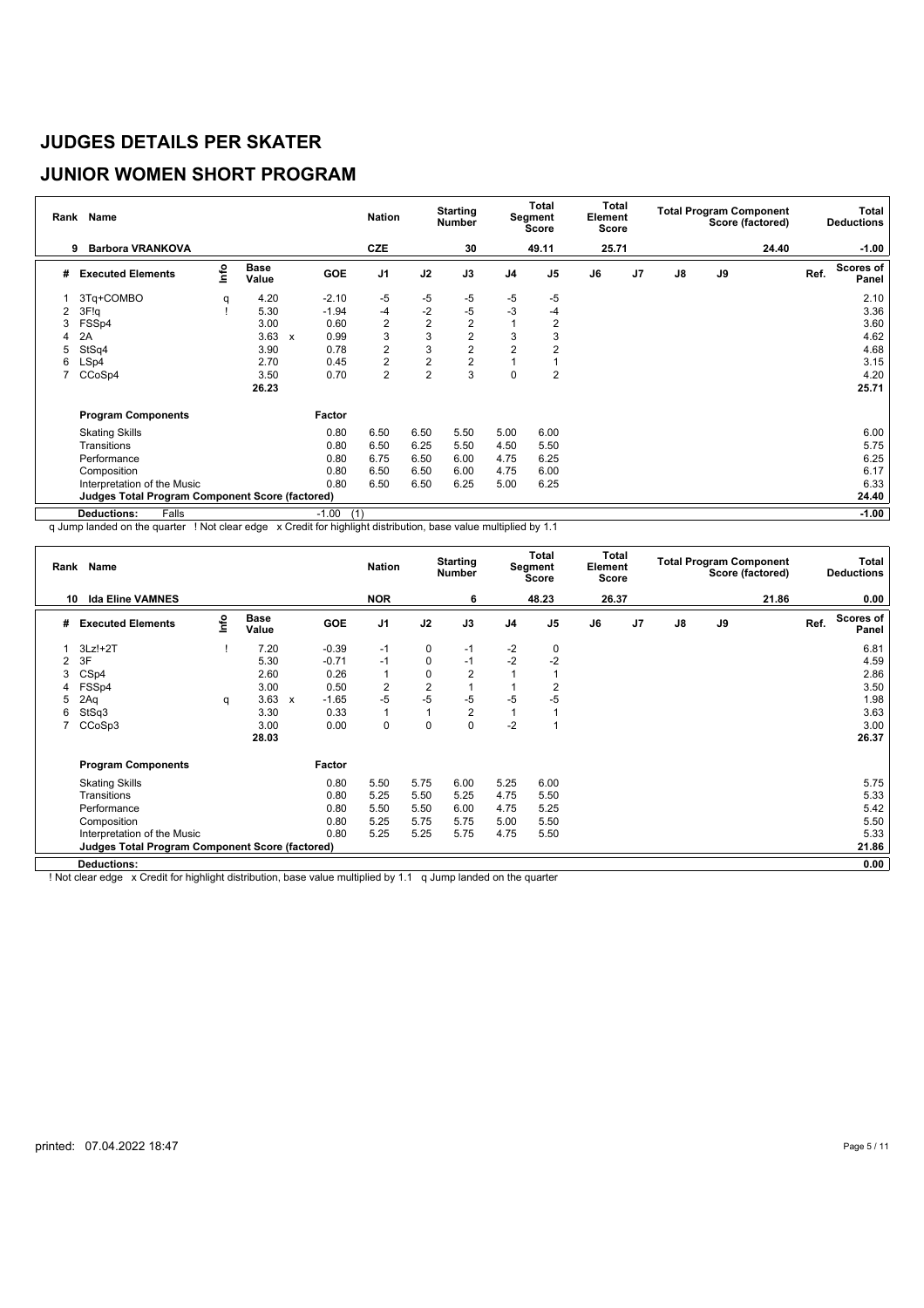# **JUNIOR WOMEN SHORT PROGRAM**

|                | Rank Name                                              |      |                      |              |            | <b>Nation</b>  |              | <b>Starting</b><br>Number |                | <b>Total</b><br>Segment<br><b>Score</b> | Total<br>Element<br>Score |    |               |    | <b>Total Program Component</b><br>Score (factored) |      | Total<br><b>Deductions</b> |
|----------------|--------------------------------------------------------|------|----------------------|--------------|------------|----------------|--------------|---------------------------|----------------|-----------------------------------------|---------------------------|----|---------------|----|----------------------------------------------------|------|----------------------------|
| 11             | <b>Elena AGOSTINELLI</b>                               |      |                      |              |            | <b>ITA</b>     |              | 24                        |                | 43.87                                   | 23.35                     |    |               |    | 20.52                                              |      | 0.00                       |
| #              | <b>Executed Elements</b>                               | lnfo | <b>Base</b><br>Value |              | <b>GOE</b> | J <sub>1</sub> | J2           | J3                        | J <sub>4</sub> | J <sub>5</sub>                          | J6                        | J7 | $\mathsf{J}8$ | J9 |                                                    | Ref. | Scores of<br>Panel         |
| 1              | 3F                                                     |      | 5.30                 |              | $-0.53$    | $-1$           | $-1$         | $-1$                      | $-1$           | $-1$                                    |                           |    |               |    |                                                    |      | 4.77                       |
| $\overline{2}$ | $3T+2T$                                                |      | 5.50                 |              | $-1.12$    | $-2$           | $-3$         | $-3$                      | $-2$           | $-3$                                    |                           |    |               |    |                                                    |      | 4.38                       |
| 3              | CCoSp4                                                 |      | 3.50                 |              | 0.12       | 0              | $\mathbf 0$  |                           |                | $-1$                                    |                           |    |               |    |                                                    |      | 3.62                       |
| 4              | 2A                                                     |      | 3.63                 | $\mathsf{x}$ | 0.00       | $\pmb{0}$      | $\mathbf 0$  | 0                         | $\overline{2}$ | 0                                       |                           |    |               |    |                                                    |      | 3.63                       |
| 5              | FSSp1                                                  |      | 2.00                 |              | $-0.27$    | $-1$           | $-1$         | $-1$                      | $-2$           | $-2$                                    |                           |    |               |    |                                                    |      | 1.73                       |
| 6              | CSp3                                                   |      | 2.30                 |              | 0.15       | 0              | $\mathbf{1}$ |                           | $\overline{c}$ | 0                                       |                           |    |               |    |                                                    |      | 2.45                       |
|                | StSq2                                                  |      | 2.60                 |              | 0.17       | $\mathbf{1}$   | 1            | 0                         | $\mathbf 0$    | $\overline{2}$                          |                           |    |               |    |                                                    |      | 2.77                       |
|                |                                                        |      | 24.83                |              |            |                |              |                           |                |                                         |                           |    |               |    |                                                    |      | 23.35                      |
|                | <b>Program Components</b>                              |      |                      |              | Factor     |                |              |                           |                |                                         |                           |    |               |    |                                                    |      |                            |
|                | <b>Skating Skills</b>                                  |      |                      |              | 0.80       | 5.00           | 5.25         | 5.25                      | 5.25           | 5.25                                    |                           |    |               |    |                                                    |      | 5.25                       |
|                | Transitions                                            |      |                      |              | 0.80       | 4.50           | 5.00         | 5.00                      | 4.75           | 4.75                                    |                           |    |               |    |                                                    |      | 4.83                       |
|                | Performance                                            |      |                      |              | 0.80       | 5.00           | 5.50         | 5.25                      | 5.00           | 5.00                                    |                           |    |               |    |                                                    |      | 5.08                       |
|                | Composition                                            |      |                      |              | 0.80       | 4.75           | 5.25         | 5.25                      | 5.25           | 5.25                                    |                           |    |               |    |                                                    |      | 5.25                       |
|                | Interpretation of the Music                            |      |                      |              | 0.80       | 5.00           | 5.50         | 5.25                      | 5.25           | 5.25                                    |                           |    |               |    |                                                    |      | 5.25                       |
|                | <b>Judges Total Program Component Score (factored)</b> |      |                      |              |            |                |              |                           |                |                                         |                           |    |               |    |                                                    |      | 20.52                      |
|                | Deductions:                                            |      |                      |              |            |                |              |                           |                |                                         |                           |    |               |    |                                                    |      | 0.00                       |

x Credit for highlight distribution, base value multiplied by 1.1

|                  | Rank Name                                              |      |               |                           |                | <b>Nation</b>  |                | <b>Starting</b><br><b>Number</b> |                | Total<br>Segment<br><b>Score</b> | Total<br>Element<br><b>Score</b> |                |               |    | <b>Total Program Component</b><br>Score (factored) |      | Total<br><b>Deductions</b> |
|------------------|--------------------------------------------------------|------|---------------|---------------------------|----------------|----------------|----------------|----------------------------------|----------------|----------------------------------|----------------------------------|----------------|---------------|----|----------------------------------------------------|------|----------------------------|
| 12 <sup>12</sup> | <b>Sarah EVERHARDT</b>                                 |      |               |                           |                | <b>USA</b>     |                | 10                               |                | 42.90                            | 22.12                            |                |               |    | 21.78                                              |      | $-1.00$                    |
| #                | <b>Executed Elements</b>                               | lnfo | Base<br>Value |                           | GOE            | J <sub>1</sub> | J2             | J3                               | J <sub>4</sub> | J <sub>5</sub>                   | J6                               | J <sub>7</sub> | $\mathsf{J}8$ | J9 |                                                    | Ref. | <b>Scores of</b><br>Panel  |
|                  | 3Lz+COMBO                                              |      | 5.90          |                           | $-2.95$        | -5             | $-5$           | $-5$                             | -5             | -5                               |                                  |                |               |    |                                                    |      | 2.95                       |
| 2                | 3Feq                                                   | e    | 4.24          |                           | $-1.56$        | $-2$           | $-3$           | $-5$                             | $-4$           | -4                               |                                  |                |               |    |                                                    |      | 2.68                       |
| 3                | CCoSp4                                                 |      | 3.50          |                           | 0.82           | $-1$           | $\overline{2}$ | 3                                | $\overline{2}$ | 3                                |                                  |                |               |    |                                                    |      | 4.32                       |
| 4                | 2A                                                     |      | 3.63          | $\boldsymbol{\mathsf{x}}$ | 0.55           | $\overline{1}$ |                | 3                                | $\overline{2}$ | 2                                |                                  |                |               |    |                                                    |      | 4.18                       |
| 5                | FSS <sub>p3</sub>                                      |      | 2.60          |                           | $-0.35$        | $-2$           | $-2$           | 0                                | $-2$           |                                  |                                  |                |               |    |                                                    |      | 2.25                       |
| 6                | StSq2                                                  |      | 2.60          |                           | 0.26           | 0              | 1              | $\overline{2}$                   | 0              | 2                                |                                  |                |               |    |                                                    |      | 2.86                       |
|                  | LSp3                                                   |      | 2.40          |                           | 0.48           | $\overline{2}$ | $\overline{2}$ | $\overline{2}$                   | $\overline{2}$ | $\overline{2}$                   |                                  |                |               |    |                                                    |      | 2.88                       |
|                  |                                                        |      | 24.87         |                           |                |                |                |                                  |                |                                  |                                  |                |               |    |                                                    |      | 22.12                      |
|                  | <b>Program Components</b>                              |      |               |                           | Factor         |                |                |                                  |                |                                  |                                  |                |               |    |                                                    |      |                            |
|                  | <b>Skating Skills</b>                                  |      |               |                           | 0.80           | 5.00           | 5.50           | 6.50                             | 5.25           | 6.00                             |                                  |                |               |    |                                                    |      | 5.58                       |
|                  | Transitions                                            |      |               |                           | 0.80           | 4.50           | 4.75           | 6.00                             | 5.00           | 6.00                             |                                  |                |               |    |                                                    |      | 5.25                       |
|                  | Performance                                            |      |               |                           | 0.80           | 4.75           | 5.25           | 6.50                             | 5.00           | 5.75                             |                                  |                |               |    |                                                    |      | 5.33                       |
|                  | Composition                                            |      |               |                           | 0.80           | 4.75           | 5.25           | 6.50                             | 5.25           | 6.00                             |                                  |                |               |    |                                                    |      | 5.50                       |
|                  | Interpretation of the Music                            |      |               |                           | 0.80           | 5.00           | 5.25           | 6.75                             | 5.25           | 6.25                             |                                  |                |               |    |                                                    |      | 5.58                       |
|                  | <b>Judges Total Program Component Score (factored)</b> |      |               |                           |                |                |                |                                  |                |                                  |                                  |                |               |    |                                                    |      | 21.78                      |
|                  | Falls<br><b>Deductions:</b>                            |      |               |                           | $-1.00$<br>(1) |                |                |                                  |                |                                  |                                  |                |               |    |                                                    |      | $-1.00$                    |

e Wrong edge q Jump landed on the quarter x Credit for highlight distribution, base value multiplied by 1.1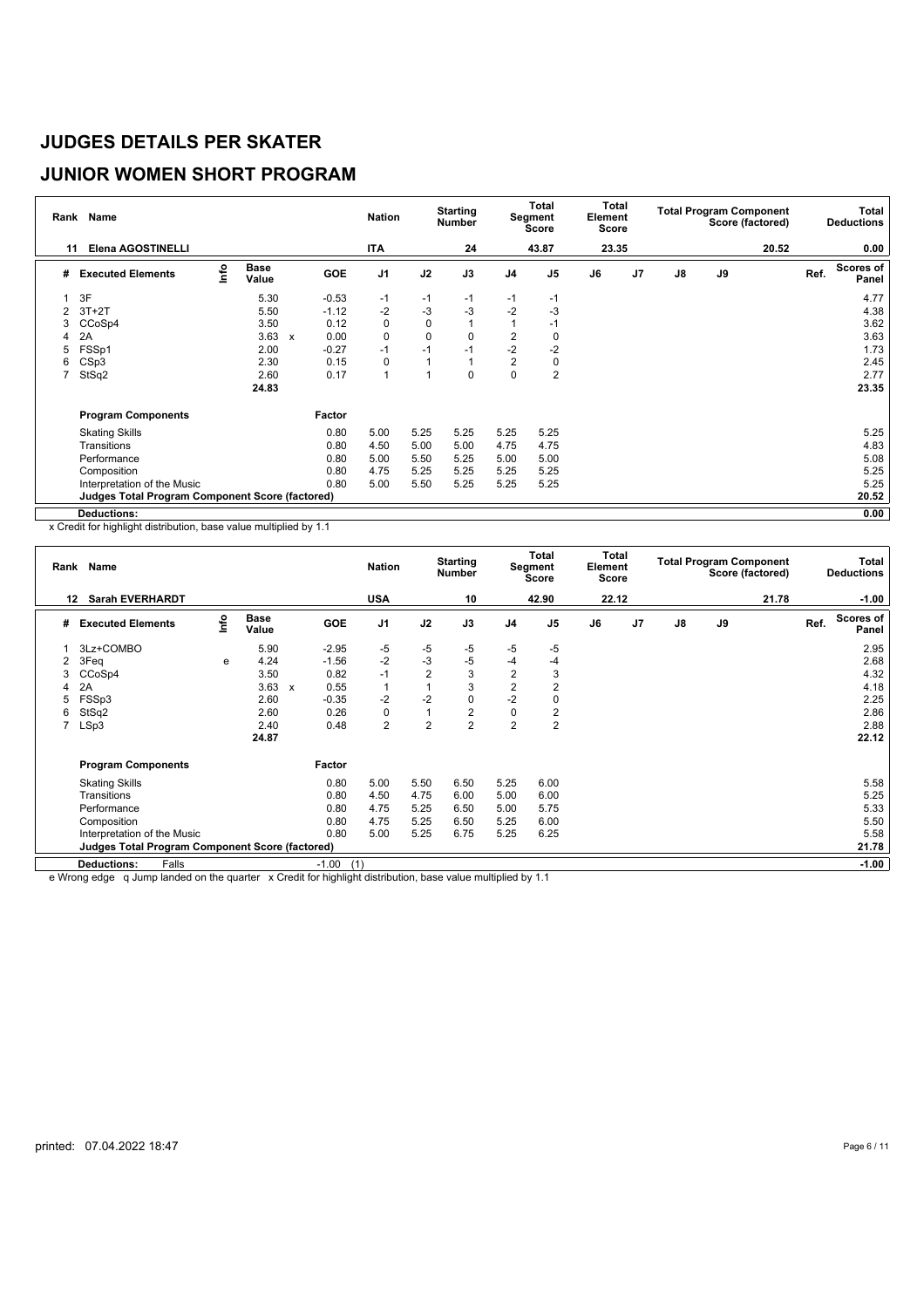# **JUNIOR WOMEN SHORT PROGRAM**

| Rank           | Name                                            |         |                      |                          | <b>Nation</b>            |                | <b>Starting</b><br>Number |                | Total<br>Segment<br>Score | Total<br>Element<br><b>Score</b> |                |               |    | <b>Total Program Component</b><br>Score (factored) |      | <b>Total</b><br><b>Deductions</b> |
|----------------|-------------------------------------------------|---------|----------------------|--------------------------|--------------------------|----------------|---------------------------|----------------|---------------------------|----------------------------------|----------------|---------------|----|----------------------------------------------------|------|-----------------------------------|
| 13             | <b>Oda Tonnesen HAVGAR</b>                      |         |                      |                          | <b>NOR</b>               |                | 12                        |                | 42.76                     | 20.28                            |                |               |    | 22.48                                              |      | 0.00                              |
| #              | <b>Executed Elements</b>                        | Info    | <b>Base</b><br>Value | <b>GOE</b>               | J <sub>1</sub>           | J2             | J3                        | J <sub>4</sub> | J <sub>5</sub>            | J6                               | J <sub>7</sub> | $\mathsf{J}8$ | J9 |                                                    | Ref. | Scores of<br>Panel                |
|                | 2A                                              |         | 3.30                 | 0.66                     | $\overline{2}$           | $\mathbf{1}$   | $\overline{2}$            | $\overline{2}$ | 2                         |                                  |                |               |    |                                                    |      | 3.96                              |
| $\overline{2}$ | 1Lo*+COMBO                                      | $\star$ | 0.00                 | 0.00                     | $\overline{\phantom{a}}$ |                |                           |                |                           |                                  |                |               |    |                                                    |      | 0.00                              |
| 3              | FSSp3                                           |         | 2.60                 | 0.52                     | 2                        | 3              | $\overline{2}$            |                | 2                         |                                  |                |               |    |                                                    |      | 3.12                              |
| 4              | CCoSp4                                          |         | 3.50                 | 0.35                     | $\overline{2}$           | $\overline{2}$ |                           | $-1$           |                           |                                  |                |               |    |                                                    |      | 3.85                              |
| 5              | StSq3                                           |         | 3.30                 | 0.77                     | $\mathbf{1}$             | 3              | 3                         |                | 3                         |                                  |                |               |    |                                                    |      | 4.07                              |
| 6              | 2F                                              |         | 1.98                 | 0.24<br>$\boldsymbol{x}$ | $\mathbf{1}$             |                | $\overline{2}$            |                | 2                         |                                  |                |               |    |                                                    |      | 2.22                              |
| 7              | LSp4                                            |         | 2.70                 | 0.36                     | 2                        | $\overline{2}$ |                           | $\mathbf 0$    |                           |                                  |                |               |    |                                                    |      | 3.06                              |
|                |                                                 |         | 17.38                |                          |                          |                |                           |                |                           |                                  |                |               |    |                                                    |      | 20.28                             |
|                | <b>Program Components</b>                       |         |                      | Factor                   |                          |                |                           |                |                           |                                  |                |               |    |                                                    |      |                                   |
|                | <b>Skating Skills</b>                           |         |                      | 0.80                     | 5.50                     | 6.00           | 5.75                      | 4.50           | 6.00                      |                                  |                |               |    |                                                    |      | 5.75                              |
|                | Transitions                                     |         |                      | 0.80                     | 5.25                     | 5.50           | 5.75                      | 4.00           | 5.25                      |                                  |                |               |    |                                                    |      | 5.33                              |
|                | Performance                                     |         |                      | 0.80                     | 5.50                     | 5.75           | 6.25                      | 4.25           | 5.75                      |                                  |                |               |    |                                                    |      | 5.67                              |
|                | Composition                                     |         |                      | 0.80                     | 5.25                     | 6.00           | 6.50                      | 4.50           | 5.75                      |                                  |                |               |    |                                                    |      | 5.67                              |
|                | Interpretation of the Music                     |         |                      | 0.80                     | 5.50                     | 5.75           | 6.50                      | 4.25           | 5.75                      |                                  |                |               |    |                                                    |      | 5.67                              |
|                | Judges Total Program Component Score (factored) |         |                      |                          |                          |                |                           |                |                           |                                  |                |               |    |                                                    |      | 22.48                             |
|                | <b>Deductions:</b>                              |         |                      |                          |                          |                |                           |                |                           |                                  |                |               |    |                                                    |      | 0.00                              |

\* Invalid element x Credit for highlight distribution, base value multiplied by 1.1

|   | Rank Name                                              |                           |                      |              |            | <b>Nation</b>  |                | <b>Starting</b><br><b>Number</b> |                | Total<br>Segment<br>Score | Total<br>Element<br>Score |    |    |    | <b>Total Program Component</b><br>Score (factored) |      | Total<br><b>Deductions</b> |
|---|--------------------------------------------------------|---------------------------|----------------------|--------------|------------|----------------|----------------|----------------------------------|----------------|---------------------------|---------------------------|----|----|----|----------------------------------------------------|------|----------------------------|
|   | <b>Irina NAPOLITANO</b><br>14                          |                           |                      |              |            | <b>ITA</b>     |                | 26                               |                | 40.39                     | 20.53                     |    |    |    | 19.86                                              |      | 0.00                       |
| # | <b>Executed Elements</b>                               | $\mathsf{Int} \mathsf{o}$ | <b>Base</b><br>Value |              | <b>GOE</b> | J <sub>1</sub> | J2             | J3                               | J <sub>4</sub> | J <sub>5</sub>            | J6                        | J7 | J8 | J9 |                                                    | Ref. | <b>Scores of</b><br>Panel  |
|   | $3Lo < +2T$                                            | $\prec$                   | 5.22                 |              | $-0.78$    | $-2$           | $-2$           | $-3$                             | $-2$           | $-2$                      |                           |    |    |    |                                                    |      | 4.44                       |
| 2 | 2Aq                                                    | q                         | 3.30                 |              | $-0.66$    | $-2$           | $-2$           | $-2$                             | $-1$           | $-2$                      |                           |    |    |    |                                                    |      | 2.64                       |
|   | FSSp3                                                  |                           | 2.60                 |              | 0.26       |                | $\overline{c}$ |                                  | 0              |                           |                           |    |    |    |                                                    |      | 2.86                       |
|   | CCoSp4                                                 |                           | 3.50                 |              | 0.12       | 0              | $\overline{2}$ |                                  | 0              | 0                         |                           |    |    |    |                                                    |      | 3.62                       |
| 5 | 2F                                                     |                           | 1.98                 | $\mathbf{x}$ | 0.00       | 0              | 0              | 0                                | $-1$           | 0                         |                           |    |    |    |                                                    |      | 1.98                       |
| 6 | LSp3                                                   |                           | 2.40                 |              | 0.08       | 0              | 0              |                                  |                | 0                         |                           |    |    |    |                                                    |      | 2.48                       |
| 7 | StSq2                                                  |                           | 2.60                 |              | $-0.09$    | $\pmb{0}$      | $-1$           | 0                                |                | $-1$                      |                           |    |    |    |                                                    |      | 2.51                       |
|   |                                                        |                           | 21.60                |              |            |                |                |                                  |                |                           |                           |    |    |    |                                                    |      | 20.53                      |
|   | <b>Program Components</b>                              |                           |                      |              | Factor     |                |                |                                  |                |                           |                           |    |    |    |                                                    |      |                            |
|   | <b>Skating Skills</b>                                  |                           |                      |              | 0.80       | 5.25           | 5.00           | 5.00                             | 5.00           | 5.50                      |                           |    |    |    |                                                    |      | 5.08                       |
|   | Transitions                                            |                           |                      |              | 0.80       | 4.50           | 4.50           | 5.00                             | 4.75           | 4.25                      |                           |    |    |    |                                                    |      | 4.58                       |
|   | Performance                                            |                           |                      |              | 0.80       | 5.00           | 5.00           | 5.25                             | 4.75           | 5.25                      |                           |    |    |    |                                                    |      | 5.08                       |
|   | Composition                                            |                           |                      |              | 0.80       | 4.75           | 4.75           | 5.50                             | 5.00           | 5.00                      |                           |    |    |    |                                                    |      | 4.92                       |
|   | Interpretation of the Music                            |                           |                      |              | 0.80       | 5.00           | 5.25           | 5.25                             | 5.25           | 5.00                      |                           |    |    |    |                                                    |      | 5.17                       |
|   | <b>Judges Total Program Component Score (factored)</b> |                           |                      |              |            |                |                |                                  |                |                           |                           |    |    |    |                                                    |      | 19.86                      |
|   | Deductions:                                            |                           |                      |              |            |                |                |                                  |                |                           |                           |    |    |    |                                                    |      | 0.00                       |

< Under-rotated jump q Jump landed on the quarter x Credit for highlight distribution, base value multiplied by 1.1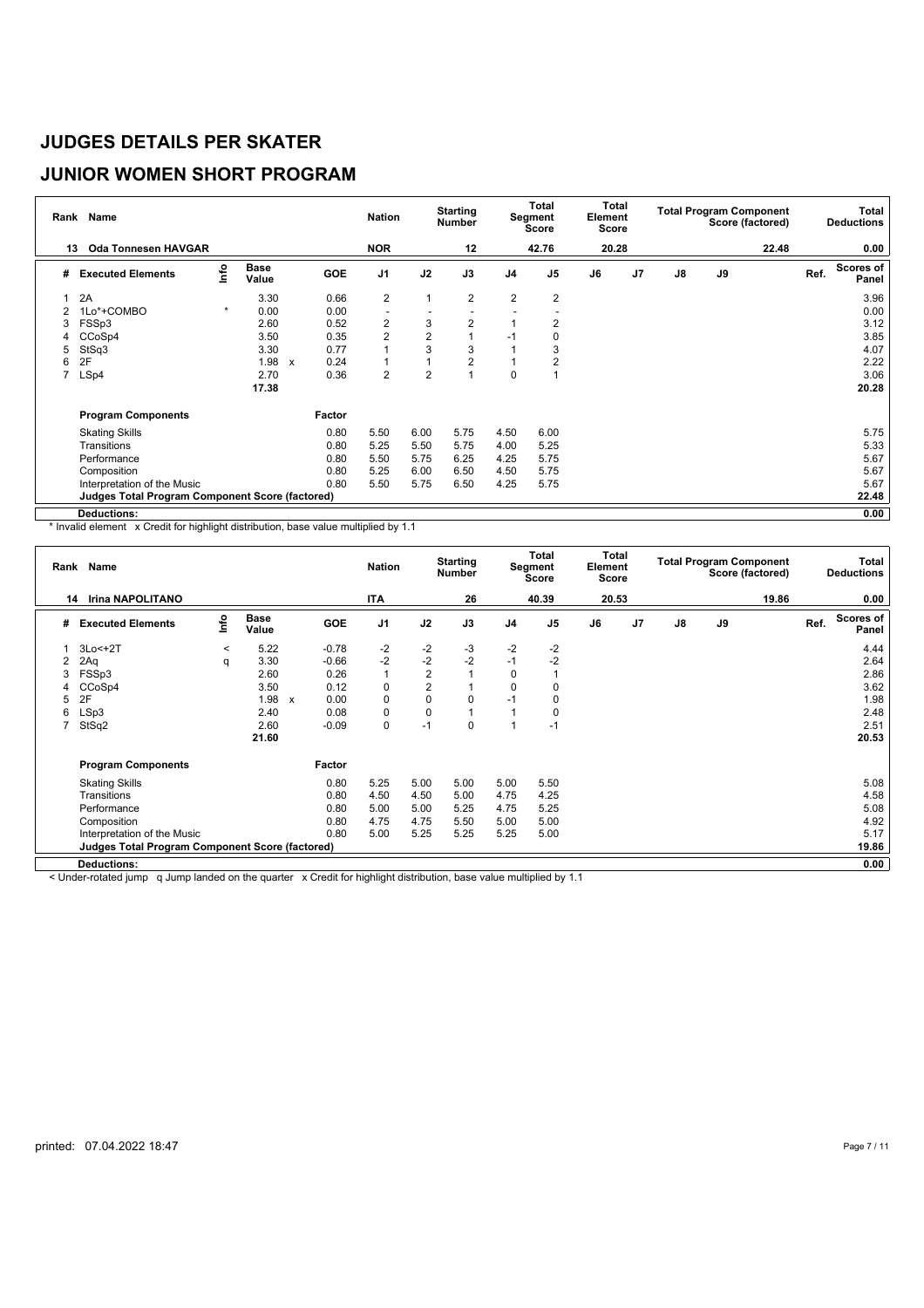# **JUNIOR WOMEN SHORT PROGRAM**

|                | Rank Name                                              |      |                      |              |            | <b>Nation</b>  |              | <b>Starting</b><br><b>Number</b> |                | <b>Total</b><br>Segment<br><b>Score</b> | Total<br>Element<br>Score |    |               |    | <b>Total Program Component</b><br>Score (factored) |      | Total<br><b>Deductions</b> |
|----------------|--------------------------------------------------------|------|----------------------|--------------|------------|----------------|--------------|----------------------------------|----------------|-----------------------------------------|---------------------------|----|---------------|----|----------------------------------------------------|------|----------------------------|
| 15             | <b>Gian-Quen ISAACS</b>                                |      |                      |              |            | <b>RSA</b>     |              | 4                                |                | 38.66                                   | 18.32                     |    |               |    | 20.34                                              |      | 0.00                       |
| #              | <b>Executed Elements</b>                               | lnfo | <b>Base</b><br>Value |              | <b>GOE</b> | J <sub>1</sub> | J2           | J3                               | J <sub>4</sub> | J <sub>5</sub>                          | J6                        | J7 | $\mathsf{J}8$ | J9 |                                                    | Ref. | Scores of<br>Panel         |
|                | 2A                                                     |      | 3.30                 |              | 0.22       | $\overline{2}$ | 0            | 2                                | 0              | 0                                       |                           |    |               |    |                                                    |      | 3.52                       |
| $\overline{2}$ | $3T+2T$                                                |      | 5.50                 |              | 0.42       | $\mathbf{1}$   | $\mathbf{1}$ | $\overline{2}$                   | $\mathbf 0$    |                                         |                           |    |               |    |                                                    |      | 5.92                       |
| 3              | FSSpB                                                  |      | 1.70                 |              | $-0.23$    | $-1$           | $-1$         | $-2$                             | $-3$           | -1                                      |                           |    |               |    |                                                    |      | 1.47                       |
| 4              | 2F                                                     |      | 1.98                 | $\mathsf{x}$ | 0.18       | 1              |              |                                  |                |                                         |                           |    |               |    |                                                    |      | 2.16                       |
| 5              | LSp3                                                   |      | 2.40                 |              | 0.08       | 0              | 1            |                                  | 0              | 0                                       |                           |    |               |    |                                                    |      | 2.48                       |
| 6              | StSq2                                                  |      | 2.60                 |              | 0.17       | $\mathbf 0$    | $\mathbf 0$  | $\overline{2}$                   | $-1$           | $\overline{2}$                          |                           |    |               |    |                                                    |      | 2.77                       |
|                | CCoSp                                                  |      | 0.00                 |              | 0.00       |                |              |                                  |                |                                         |                           |    |               |    |                                                    |      | 0.00                       |
|                |                                                        |      | 17.48                |              |            |                |              |                                  |                |                                         |                           |    |               |    |                                                    |      | 18.32                      |
|                | <b>Program Components</b>                              |      |                      |              | Factor     |                |              |                                  |                |                                         |                           |    |               |    |                                                    |      |                            |
|                | <b>Skating Skills</b>                                  |      |                      |              | 0.80       | 4.75           | 5.00         | 6.00                             | 4.25           | 5.00                                    |                           |    |               |    |                                                    |      | 4.92                       |
|                | Transitions                                            |      |                      |              | 0.80       | 4.50           | 4.75         | 5.75                             | 3.75           | 5.00                                    |                           |    |               |    |                                                    |      | 4.75                       |
|                | Performance                                            |      |                      |              | 0.80       | 5.00           | 5.25         | 6.00                             | 4.00           | 5.50                                    |                           |    |               |    |                                                    |      | 5.25                       |
|                | Composition                                            |      |                      |              | 0.80       | 5.00           | 5.00         | 6.25                             | 4.00           | 5.50                                    |                           |    |               |    |                                                    |      | 5.17                       |
|                | Interpretation of the Music                            |      |                      |              | 0.80       | 5.00           | 5.25         | 6.00                             | 4.25           | 5.75                                    |                           |    |               |    |                                                    |      | 5.33                       |
|                | <b>Judges Total Program Component Score (factored)</b> |      |                      |              |            |                |              |                                  |                |                                         |                           |    |               |    |                                                    |      | 20.34                      |
|                | Deductions:                                            |      |                      |              |            |                |              |                                  |                |                                         |                           |    |               |    |                                                    |      | 0.00                       |

x Credit for highlight distribution, base value multiplied by 1.1

| Rank | <b>Name</b>                                            |      |                      |         | <b>Nation</b>  |                | <b>Starting</b><br><b>Number</b> |                | <b>Total</b><br>Segment<br>Score | Total<br>Element<br><b>Score</b> |                |               |    | <b>Total Program Component</b><br>Score (factored) |      | Total<br><b>Deductions</b> |
|------|--------------------------------------------------------|------|----------------------|---------|----------------|----------------|----------------------------------|----------------|----------------------------------|----------------------------------|----------------|---------------|----|----------------------------------------------------|------|----------------------------|
| 16.  | <b>Camilla Paola GARDINI</b>                           |      |                      |         | <b>ITA</b>     |                | 20                               |                | 38.51                            | 17.23                            |                |               |    | 21.28                                              |      | 0.00                       |
| #    | <b>Executed Elements</b>                               | lnfo | <b>Base</b><br>Value | GOE     | J <sub>1</sub> | J2             | J3                               | J <sub>4</sub> | J <sub>5</sub>                   | J6                               | J <sub>7</sub> | $\mathsf{J}8$ | J9 |                                                    | Ref. | <b>Scores of</b><br>Panel  |
|      | 2A                                                     |      | 3.30                 | 0.33    |                | 0              |                                  |                |                                  |                                  |                |               |    |                                                    |      | 3.63                       |
| 2    | $3Lo<<+2T$                                             | <<   | 3.00                 | $-0.57$ | -3             | $-4$           | $-3$                             | -4             | -3                               |                                  |                |               |    |                                                    |      | 2.43                       |
| 3    | 2F                                                     |      | 1.80                 | 0.18    | $\mathbf{1}$   | 1              |                                  |                | 2                                |                                  |                |               |    |                                                    |      | 1.98                       |
| 4    | CCoSp2V                                                |      | 1.88                 | $-0.32$ | $-1$           | $-1$           | $-2$                             | -4             | $-2$                             |                                  |                |               |    |                                                    |      | 1.56                       |
| 5    | StSq3                                                  |      | 3.30                 | 0.44    | 0              | $\overline{2}$ | $\overline{2}$                   |                |                                  |                                  |                |               |    |                                                    |      | 3.74                       |
| 6    | FSSp1                                                  |      | 2.00                 | $-0.07$ | $-1$           | 0              | $-1$                             | 0              |                                  |                                  |                |               |    |                                                    |      | 1.93                       |
| 7    | LSp2                                                   |      | 1.90                 | 0.06    | 0              | 1              | 0                                |                | $\Omega$                         |                                  |                |               |    |                                                    |      | 1.96                       |
|      |                                                        |      | 17.18                |         |                |                |                                  |                |                                  |                                  |                |               |    |                                                    |      | 17.23                      |
|      | <b>Program Components</b>                              |      |                      | Factor  |                |                |                                  |                |                                  |                                  |                |               |    |                                                    |      |                            |
|      | <b>Skating Skills</b>                                  |      |                      | 0.80    | 5.00           | 5.25           | 5.25                             | 5.00           | 5.00                             |                                  |                |               |    |                                                    |      | 5.08                       |
|      | Transitions                                            |      |                      | 0.80    | 4.75           | 5.75           | 5.00                             | 4.75           | 6.00                             |                                  |                |               |    |                                                    |      | 5.17                       |
|      | Performance                                            |      |                      | 0.80    | 5.50           | 5.50           | 5.25                             | 5.00           | 5.50                             |                                  |                |               |    |                                                    |      | 5.42                       |
|      | Composition                                            |      |                      | 0.80    | 5.50           | 6.00           | 5.50                             | 5.25           | 4.75                             |                                  |                |               |    |                                                    |      | 5.42                       |
|      | Interpretation of the Music                            |      |                      | 0.80    | 5.50           | 6.00           | 5.50                             | 5.50           | 5.50                             |                                  |                |               |    |                                                    |      | 5.50                       |
|      | <b>Judges Total Program Component Score (factored)</b> |      |                      |         |                |                |                                  |                |                                  |                                  |                |               |    |                                                    |      | 21.28                      |
|      | <b>Deductions:</b>                                     |      |                      |         |                |                |                                  |                |                                  |                                  |                |               |    |                                                    |      | 0.00                       |

<< Downgraded jump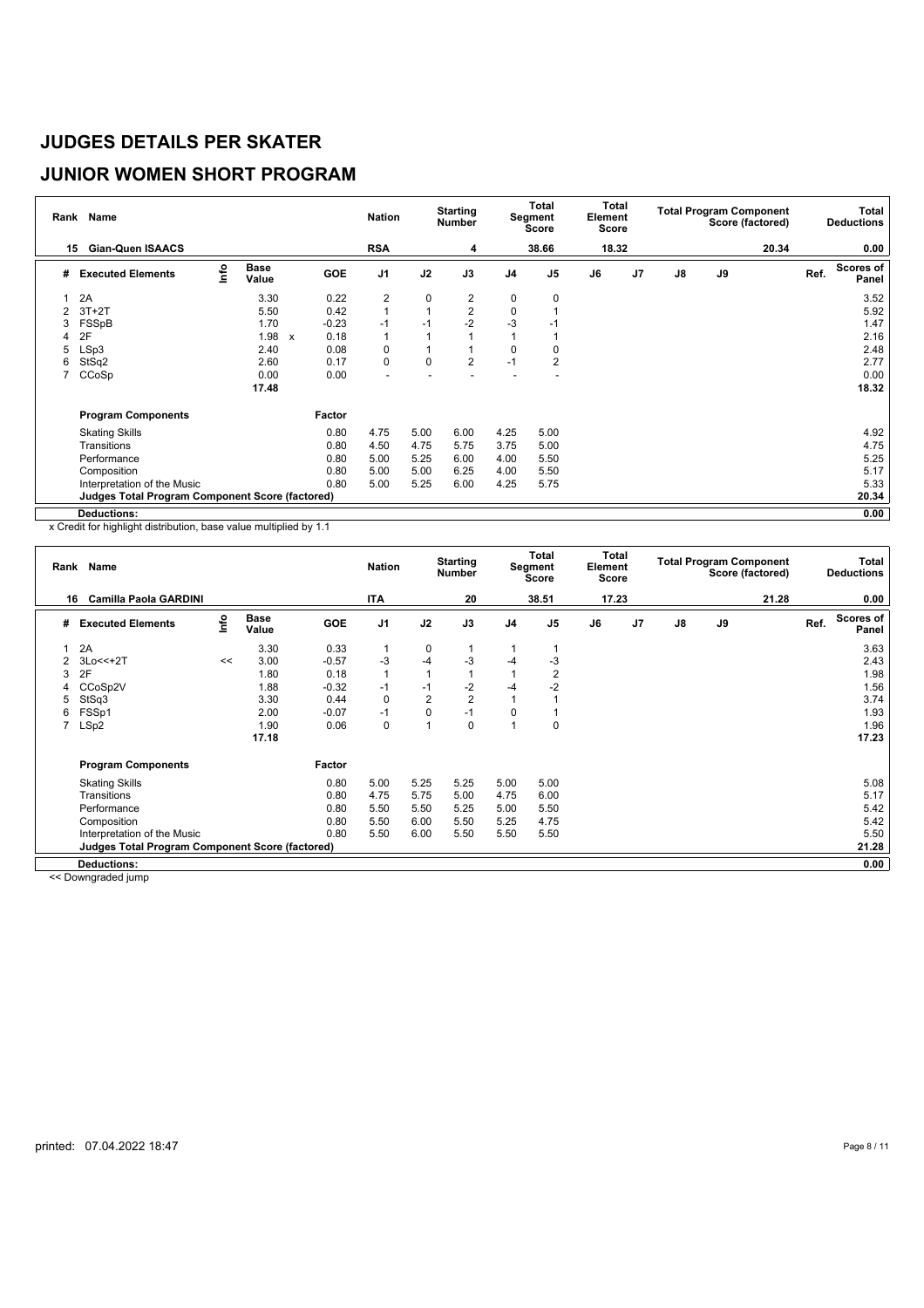# **JUNIOR WOMEN SHORT PROGRAM**

| Rank           | Name                                                   |         |                      |         | <b>Nation</b>  |             | <b>Starting</b><br>Number |                | Total<br>Segment<br>Score | Element<br><b>Score</b> | Total |                |    | <b>Total Program Component</b><br>Score (factored) |      | Total<br><b>Deductions</b> |
|----------------|--------------------------------------------------------|---------|----------------------|---------|----------------|-------------|---------------------------|----------------|---------------------------|-------------------------|-------|----------------|----|----------------------------------------------------|------|----------------------------|
| 17             | <b>Ysaline HIBON</b>                                   |         |                      |         | <b>LUX</b>     |             | 17                        |                | 38.21                     | 18.79                   |       |                |    | 19.42                                              |      | 0.00                       |
| #              | <b>Executed Elements</b>                               | Info    | <b>Base</b><br>Value | GOE     | J <sub>1</sub> | J2          | J3                        | J <sub>4</sub> | J <sub>5</sub>            | J6                      | J7    | $\mathbf{J}$ 8 | J9 |                                                    | Ref. | <b>Scores of</b><br>Panel  |
|                | 2A<                                                    | $\,<\,$ | 2.64                 | $-0.53$ | $-2$           | $-2$        | $-2$                      | $-2$           | $-2$                      |                         |       |                |    |                                                    |      | 2.11                       |
| 2              | $2Lz + 2T$                                             |         | 3.40                 | 0.00    | $\pmb{0}$      | $\mathbf 0$ | $-1$                      | $\mathbf 0$    | $\mathbf 0$               |                         |       |                |    |                                                    |      | 3.40                       |
| 3              | FSS <sub>p2</sub>                                      |         | 2.30                 | $-0.08$ | 0              | $-1$        | 0                         | -1             |                           |                         |       |                |    |                                                    |      | 2.22                       |
| 4              | 2F                                                     |         | 1.80                 | 0.06    | 0              | 0           |                           |                |                           |                         |       |                |    |                                                    |      | 1.86                       |
| 5              | CCoSp4                                                 |         | 3.50                 | 0.23    | 0              |             | $\overline{2}$            | -1             |                           |                         |       |                |    |                                                    |      | 3.73                       |
| 6              | StSq2                                                  |         | 2.60                 | 0.17    | 0              | 0           | $\overline{2}$            | 0              | 2                         |                         |       |                |    |                                                    |      | 2.77                       |
| $\overline{7}$ | LSp4                                                   |         | 2.70                 | 0.00    | 1              | $-1$        |                           | $-1$           | 0                         |                         |       |                |    |                                                    |      | 2.70                       |
|                |                                                        |         | 18.94                |         |                |             |                           |                |                           |                         |       |                |    |                                                    |      | 18.79                      |
|                | <b>Program Components</b>                              |         |                      | Factor  |                |             |                           |                |                           |                         |       |                |    |                                                    |      |                            |
|                | <b>Skating Skills</b>                                  |         |                      | 0.80    | 4.50           | 4.50        | 5.00                      | 4.25           | 5.25                      |                         |       |                |    |                                                    |      | 4.67                       |
|                | Transitions                                            |         |                      | 0.80    | 4.25           | 4.50        | 5.25                      | 4.00           | 5.00                      |                         |       |                |    |                                                    |      | 4.58                       |
|                | Performance                                            |         |                      | 0.80    | 4.50           | 4.75        | 5.50                      | 4.25           | 5.75                      |                         |       |                |    |                                                    |      | 4.92                       |
|                | Composition                                            |         |                      | 0.80    | 4.50           | 4.75        | 6.00                      | 4.50           | 5.50                      |                         |       |                |    |                                                    |      | 4.92                       |
|                | Interpretation of the Music                            |         |                      | 0.80    | 4.75           | 5.25        | 6.00                      | 4.50           | 5.50                      |                         |       |                |    |                                                    |      | 5.17                       |
|                | <b>Judges Total Program Component Score (factored)</b> |         |                      |         |                |             |                           |                |                           |                         |       |                |    |                                                    |      | 19.42                      |
|                | <b>Deductions:</b>                                     |         |                      |         |                |             |                           |                |                           |                         |       |                |    |                                                    |      | 0.00                       |

< Under-rotated jump

| Rank | Name                                                   |         |                      |         | <b>Nation</b>  |      | <b>Starting</b><br><b>Number</b> |                | <b>Total</b><br>Segment<br><b>Score</b> | Total<br>Element<br><b>Score</b> |                |    |    | <b>Total Program Component</b><br>Score (factored) |      | Total<br><b>Deductions</b> |
|------|--------------------------------------------------------|---------|----------------------|---------|----------------|------|----------------------------------|----------------|-----------------------------------------|----------------------------------|----------------|----|----|----------------------------------------------------|------|----------------------------|
| 18   | <b>Carlotta Maria GARDINI</b>                          |         |                      |         | <b>ITA</b>     |      | 5                                |                | 38.15                                   | 18.95                            |                |    |    | 20.20                                              |      | $-1.00$                    |
| #    | <b>Executed Elements</b>                               | Info    | <b>Base</b><br>Value | GOE     | J <sub>1</sub> | J2   | J3                               | J <sub>4</sub> | J <sub>5</sub>                          | J6                               | J <sub>7</sub> | J8 | J9 |                                                    | Ref. | Scores of<br>Panel         |
|      | 2A                                                     |         | 3.30                 | 0.55    | $\overline{2}$ |      |                                  | 2              | 2                                       |                                  |                |    |    |                                                    |      | 3.85                       |
| 2    | 3Lo<+COMBO                                             | $\prec$ | 3.92                 | $-1.96$ | $-5$           | $-5$ | $-5$                             | -5             | $-5$                                    |                                  |                |    |    |                                                    |      | 1.96                       |
| 3    | 3F<<                                                   | <<      | 1.80                 | $-0.90$ | $-5$           | $-5$ | $-5$                             | $-5$           | $-5$                                    |                                  |                |    |    |                                                    |      | 0.90                       |
|      | CCoSp3                                                 |         | 3.00                 | 0.00    | $\mathbf 0$    | 0    | 0                                | $-1$           |                                         |                                  |                |    |    |                                                    |      | 3.00                       |
| 5    | StSq3                                                  |         | 3.30                 | 0.55    | $\mathbf 0$    |      | $\overline{2}$                   | $\overline{2}$ | $\overline{2}$                          |                                  |                |    |    |                                                    |      | 3.85                       |
| 6    | FSSp3                                                  |         | 2.60                 | 0.00    |                | $-1$ | 0                                | $\Omega$       | 0                                       |                                  |                |    |    |                                                    |      | 2.60                       |
| 7    | LSp4                                                   |         | 2.70                 | 0.09    | 1              | 0    | 0                                |                | 0                                       |                                  |                |    |    |                                                    |      | 2.79                       |
|      |                                                        |         | 20.62                |         |                |      |                                  |                |                                         |                                  |                |    |    |                                                    |      | 18.95                      |
|      | <b>Program Components</b>                              |         |                      | Factor  |                |      |                                  |                |                                         |                                  |                |    |    |                                                    |      |                            |
|      | <b>Skating Skills</b>                                  |         |                      | 0.80    | 5.00           | 5.00 | 5.50                             | 5.00           | 5.00                                    |                                  |                |    |    |                                                    |      | 5.00                       |
|      | Transitions                                            |         |                      | 0.80    | 4.75           | 4.75 | 5.00                             | 4.75           | 4.50                                    |                                  |                |    |    |                                                    |      | 4.75                       |
|      | Performance                                            |         |                      | 0.80    | 5.00           | 5.25 | 5.25                             | 4.75           | 5.25                                    |                                  |                |    |    |                                                    |      | 5.17                       |
|      | Composition                                            |         |                      | 0.80    | 5.00           | 5.00 | 5.25                             | 5.00           | 4.75                                    |                                  |                |    |    |                                                    |      | 5.00                       |
|      | Interpretation of the Music                            |         |                      | 0.80    | 5.25           | 5.50 | 5.50                             | 5.25           | 5.25                                    |                                  |                |    |    |                                                    |      | 5.33                       |
|      | <b>Judges Total Program Component Score (factored)</b> |         |                      |         |                |      |                                  |                |                                         |                                  |                |    |    |                                                    |      | 20.20                      |
|      | Falls<br><b>Deductions:</b>                            |         |                      | $-1.00$ | (1)            |      |                                  |                |                                         |                                  |                |    |    |                                                    |      | $-1.00$                    |

< Under-rotated jump << Downgraded jump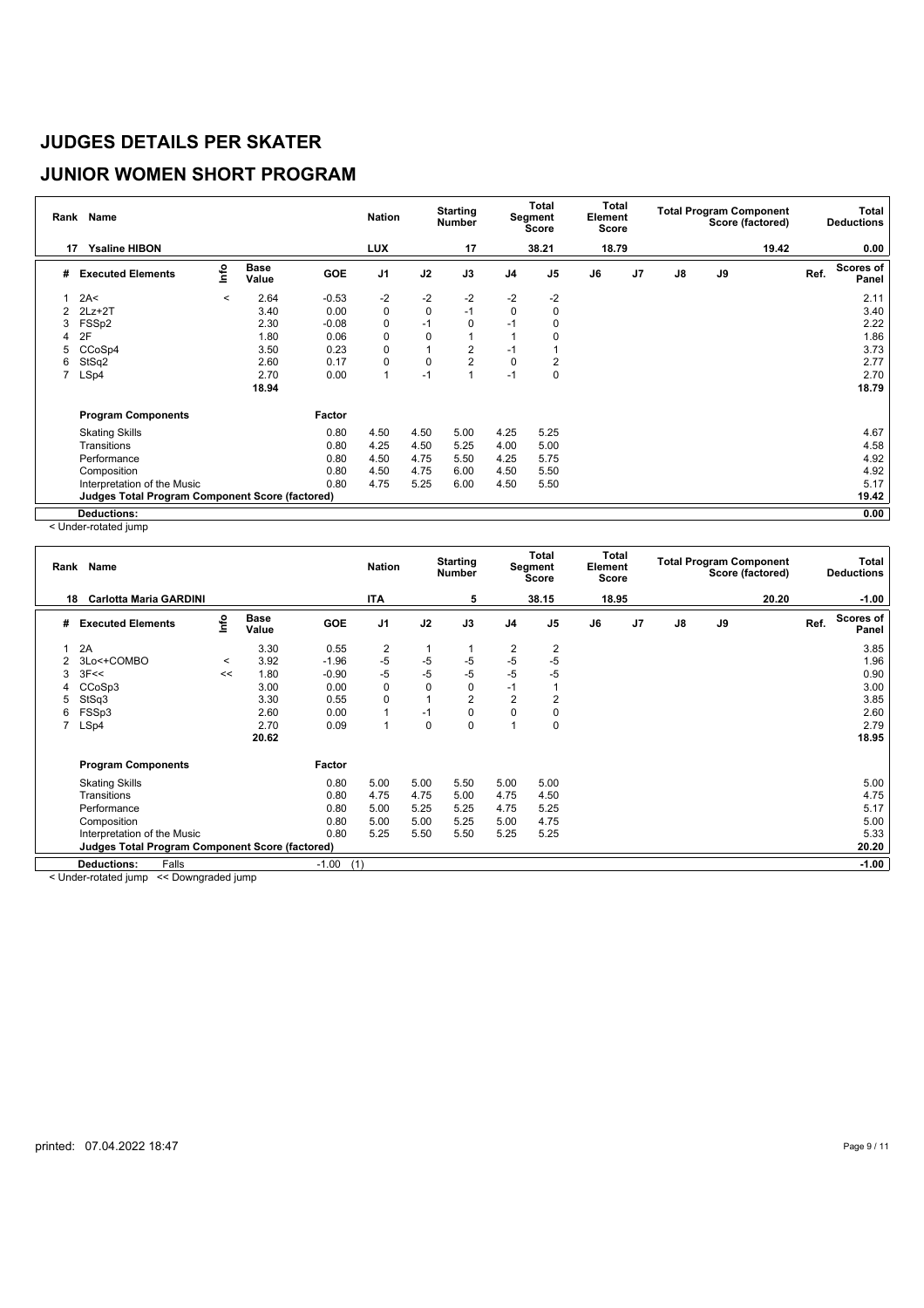# **JUNIOR WOMEN SHORT PROGRAM**

| Rank           | <b>Name</b>                                     |         |                      |                                   | <b>Nation</b>  |      | <b>Starting</b><br><b>Number</b> |                | <b>Total</b><br>Segment<br>Score | <b>Total</b><br>Element<br><b>Score</b> |    |               |    | <b>Total Program Component</b><br>Score (factored) |      | <b>Total</b><br><b>Deductions</b> |
|----------------|-------------------------------------------------|---------|----------------------|-----------------------------------|----------------|------|----------------------------------|----------------|----------------------------------|-----------------------------------------|----|---------------|----|----------------------------------------------------|------|-----------------------------------|
|                | <b>Margherita FROVA</b><br>19                   |         |                      |                                   | <b>ITA</b>     |      | 19                               |                | 38.06                            | 16.40                                   |    |               |    | 21.66                                              |      | 0.00                              |
| #              | <b>Executed Elements</b>                        | Info    | <b>Base</b><br>Value | GOE                               | J <sub>1</sub> | J2   | J3                               | J <sub>4</sub> | J <sub>5</sub>                   | J6                                      | J7 | $\mathsf{J}8$ | J9 |                                                    | Ref. | Scores of<br>Panel                |
|                | 2A                                              |         | 3.30                 | 0.22                              | 1              | 0    |                                  |                | 0                                |                                         |    |               |    |                                                    |      | 3.52                              |
| $\overline{2}$ | 3S<+COMBO                                       | $\prec$ | 3.44                 | $-1.72$                           | -5             | $-5$ | $-5$                             | $-5$           | $-5$                             |                                         |    |               |    |                                                    |      | 1.72                              |
| 3              | FSSp1                                           |         | 2.00                 | 0.00                              | 0              | $-1$ | 0                                | 0              |                                  |                                         |    |               |    |                                                    |      | 2.00                              |
| 4              | StSq2                                           |         | 2.60                 | 0.35                              | $\mathbf{1}$   |      | $\overline{2}$                   | 0              |                                  |                                         |    |               |    |                                                    |      | 2.95                              |
| 5              | LSp2                                            |         | 1.90                 | 0.00                              | 0              | $-1$ |                                  | 0              |                                  |                                         |    |               |    |                                                    |      | 1.90                              |
| 6              | 2F                                              |         | 1.98                 | 0.00<br>$\boldsymbol{\mathsf{x}}$ | 0              | 0    | 0                                | 0              | -1                               |                                         |    |               |    |                                                    |      | 1.98                              |
| 7              | CCoSp2                                          |         | 2.50                 | $-0.17$                           | 0              | $-1$ | 0                                | $-2$           | $-1$                             |                                         |    |               |    |                                                    |      | 2.33                              |
|                |                                                 |         | 17.72                |                                   |                |      |                                  |                |                                  |                                         |    |               |    |                                                    |      | 16.40                             |
|                | <b>Program Components</b>                       |         |                      | Factor                            |                |      |                                  |                |                                  |                                         |    |               |    |                                                    |      |                                   |
|                | <b>Skating Skills</b>                           |         |                      | 0.80                              | 4.75           | 4.50 | 5.50                             | 4.25           | 5.25                             |                                         |    |               |    |                                                    |      | 4.83                              |
|                | Transitions                                     |         |                      | 0.80                              | 5.00           | 5.75 | 5.75                             | 4.00           | 6.00                             |                                         |    |               |    |                                                    |      | 5.50                              |
|                | Performance                                     |         |                      | 0.80                              | 5.50           | 5.00 | 5.75                             | 4.00           | 5.75                             |                                         |    |               |    |                                                    |      | 5.42                              |
|                | Composition                                     |         |                      | 0.80                              | 5.25           | 5.75 | 5.75                             | 4.25           | 5.75                             |                                         |    |               |    |                                                    |      | 5.58                              |
|                | Interpretation of the Music                     |         |                      | 0.80                              | 5.50           | 6.00 | 6.00                             | 4.50           | 5.75                             |                                         |    |               |    |                                                    |      | 5.75                              |
|                | Judges Total Program Component Score (factored) |         |                      |                                   |                |      |                                  |                |                                  |                                         |    |               |    |                                                    |      | 21.66                             |
|                | <b>Deductions:</b>                              |         |                      |                                   |                |      |                                  |                |                                  |                                         |    |               |    |                                                    |      | 0.00                              |

< Under-rotated jump x Credit for highlight distribution, base value multiplied by 1.1

|    | Rank Name                                              |      |                      |              |         | <b>Nation</b>  |           | <b>Starting</b><br><b>Number</b> |                | Total<br>Segment<br><b>Score</b> | Total<br>Element<br><b>Score</b> |                |               |    | <b>Total Program Component</b><br>Score (factored) |      | Total<br><b>Deductions</b> |
|----|--------------------------------------------------------|------|----------------------|--------------|---------|----------------|-----------|----------------------------------|----------------|----------------------------------|----------------------------------|----------------|---------------|----|----------------------------------------------------|------|----------------------------|
| 20 | <b>Carlotta BROGGINI</b>                               |      |                      |              |         | <b>ITA</b>     |           | 23                               |                | 37.91                            | 20.23                            |                |               |    | 18.68                                              |      | $-1.00$                    |
| #  | <b>Executed Elements</b>                               | Info | <b>Base</b><br>Value |              | GOE     | J <sub>1</sub> | J2        | J3                               | J <sub>4</sub> | J <sub>5</sub>                   | J6                               | J <sub>7</sub> | $\mathsf{J}8$ | J9 |                                                    | Ref. | <b>Scores of</b><br>Panel  |
|    | CS <sub>p2</sub>                                       |      | 1.80                 |              | 0.06    | $-1$           | 0         |                                  | 0              |                                  |                                  |                |               |    |                                                    |      | 1.86                       |
| 2  | 3F!                                                    |      | 5.30                 |              | $-1.06$ | $-2$           | $-2$      | $-2$                             | $-1$           | $-2$                             |                                  |                |               |    |                                                    |      | 4.24                       |
| 3  | 2A                                                     |      | 3.30                 |              | 0.00    | 1              | 0         | 0                                | $\mathbf 0$    | -1                               |                                  |                |               |    |                                                    |      | 3.30                       |
| 4  | StSq3                                                  |      | 3.30                 |              | 0.11    | 0              | $\pmb{0}$ |                                  | -1             |                                  |                                  |                |               |    |                                                    |      | 3.41                       |
| 5  | FSSp3                                                  |      | 2.60                 |              | $-0.26$ | 0              | $-1$      | $-1$                             | $-1$           | -1                               |                                  |                |               |    |                                                    |      | 2.34                       |
| 6  | 3Sq+COMBO                                              | q    | 4.73                 | $\mathbf{x}$ | $-2.15$ | $-5$           | $-5$      | $-5$                             | $-5$           | $-5$                             |                                  |                |               |    |                                                    |      | 2.58                       |
|    | CCoSp3                                                 |      | 3.00                 |              | $-0.50$ | $-1$           | $-2$      | $-1$                             | $-2$           | $-2$                             |                                  |                |               |    |                                                    |      | 2.50                       |
|    |                                                        |      | 24.03                |              |         |                |           |                                  |                |                                  |                                  |                |               |    |                                                    |      | 20.23                      |
|    | <b>Program Components</b>                              |      |                      | Factor       |         |                |           |                                  |                |                                  |                                  |                |               |    |                                                    |      |                            |
|    | <b>Skating Skills</b>                                  |      |                      |              | 0.80    | 5.00           | 4.50      | 5.50                             | 4.50           | 5.00                             |                                  |                |               |    |                                                    |      | 4.83                       |
|    | Transitions                                            |      |                      |              | 0.80    | 4.75           | 4.25      | 5.25                             | 4.00           | 4.50                             |                                  |                |               |    |                                                    |      | 4.50                       |
|    | Performance                                            |      |                      |              | 0.80    | 4.75           | 4.50      | 5.50                             | 4.00           | 4.75                             |                                  |                |               |    |                                                    |      | 4.67                       |
|    | Composition                                            |      |                      |              | 0.80    | 4.75           | 4.25      | 5.50                             | 4.25           | 5.00                             |                                  |                |               |    |                                                    |      | 4.67                       |
|    | Interpretation of the Music                            |      |                      |              | 0.80    | 4.75           | 4.50      | 5.25                             | 4.25           | 4.75                             |                                  |                |               |    |                                                    |      | 4.67                       |
|    | <b>Judges Total Program Component Score (factored)</b> |      |                      |              |         |                |           |                                  |                |                                  |                                  |                |               |    |                                                    |      | 18.68                      |
|    | Falls<br><b>Deductions:</b>                            |      |                      | $-1.00$      | (1)     |                |           |                                  |                |                                  |                                  |                |               |    |                                                    |      | $-1.00$                    |

! Not clear edge x Credit for highlight distribution, base value multiplied by 1.1 q Jump landed on the quarter